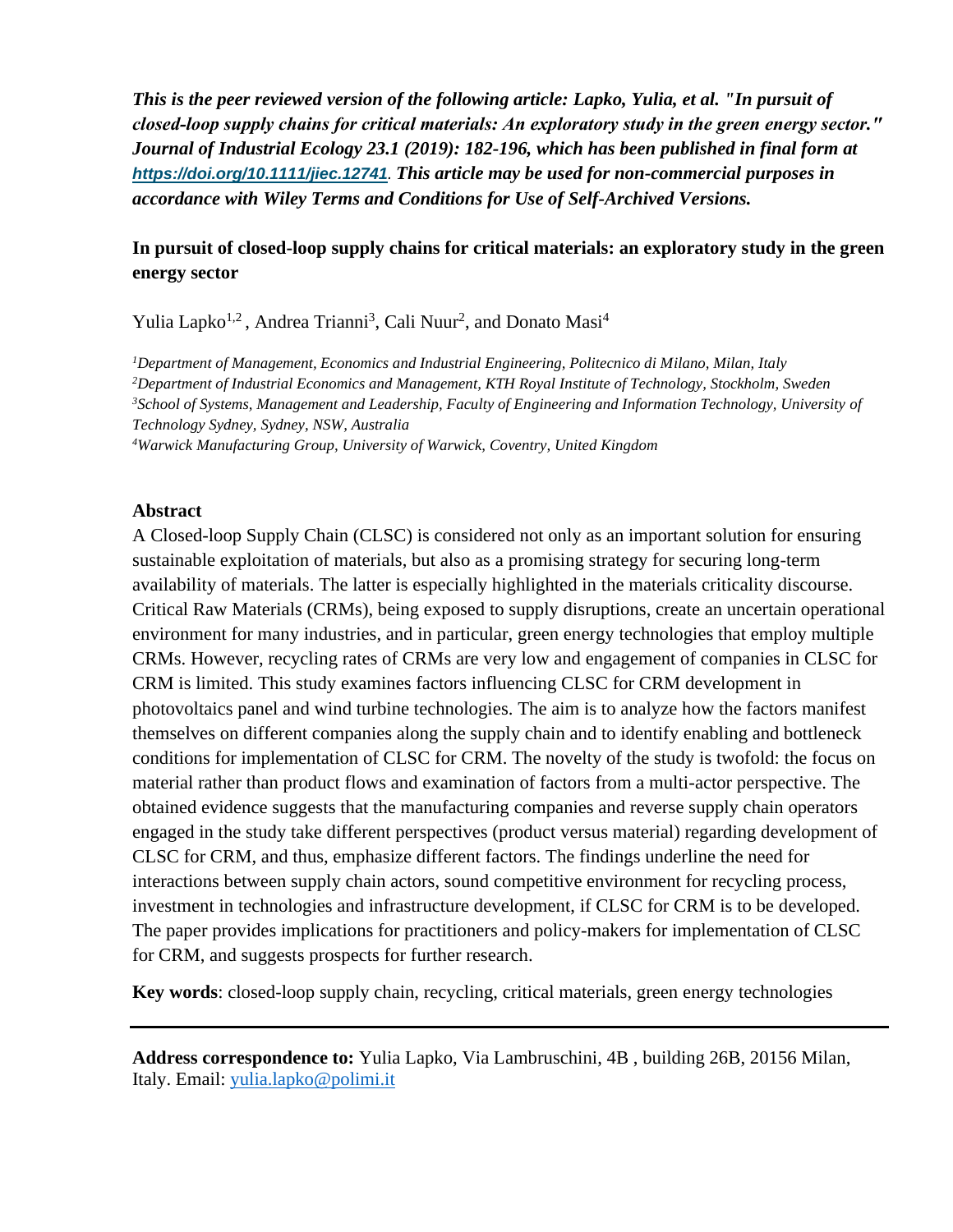### **Introduction**

Green energy technologies, aimed at achieving efficient energy consumption and reducing environmental pollution, are considered as indispensable enablers of the sustainable society (European Commission 2011; Panwar, Kaushik, and Kothari 2011). However, there are concerns about further deployment of these technologies due to compromised availability of critical materials (CRMs) they depend on (U.S. Department of Energy 2011; Moss et al. 2013; Speirs and Gross 2014). CRMs are characterized by high probability of supply constraints and high impact of supply disruption (NRC 2008; European Commission 2010; Graedel et al. 2012). This paper focuses on photovoltaics panels (PV) and wind turbines as examples of green energy technologies that employ many CRMs. According to recent estimates, the demand for both of these technologies is expected to grow significantly in the short and medium term (IEA 2013; IEA 2014). Therefore, it is important to secure their supply of CRMs they depend on (U.S. Department of Energy 2011; Moss et al. 2013; European Commission 2014).

Among different strategies proposed for mitigation of material criticality, recycling and closed-loop supply chains are particularly highlighted. A closed-loop supply chain (CLSC) is broadly defined as a system for managing integrated operations of forward and reverse supply chains (Guide, Harrison, and Van Wassenhove 2003). Being an important aspect of the circular economy and resource efficiency, CLSC is considered as a promising strategy for securing longterm availability of materials by creating additional sources of their supply via recycling (Bell, Mollenkopf, and Stolze 2013; Morley and Eatherley 2008). Recycling allows to reduce the need for mined (primary) materials (Hagelüken 2014; UNEP 2013) and negative environmental consequences of their extraction and processing (Graedel et al. 2011; Geyer et al. 2015).

However, recent research indicates that manufacturers do not view recycling and closing the loop of operations as an appealing feasible strategy (Mroueh et al. 2014; Lapko, Trucco, and Nuur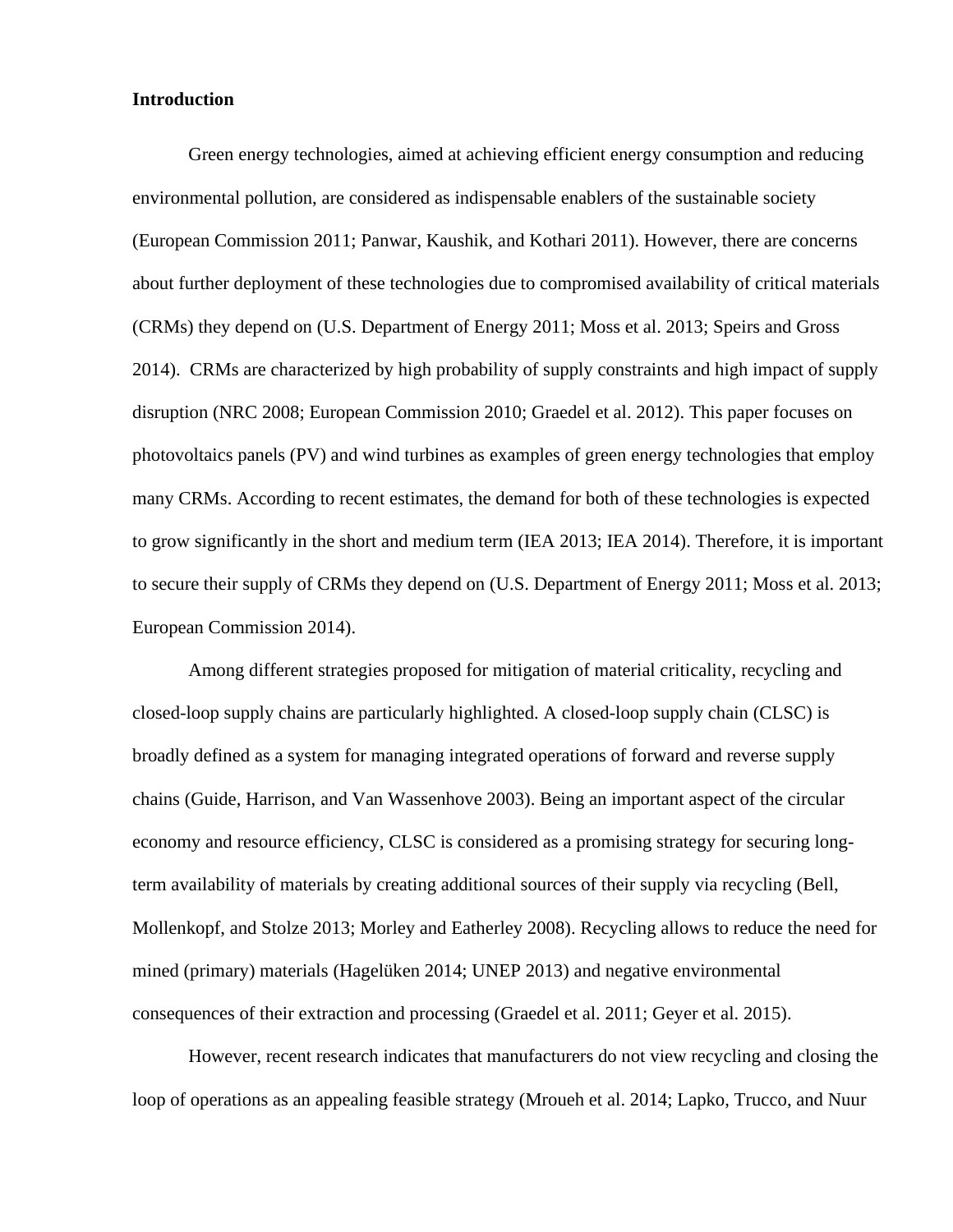2016), and regardless of the concerns over availability of CRMs, their recycling rates remain very low (UNEP 2013). Hagelüken (2014), while admitting technological complexity of CRM recycling, highlights the impact of market value of recovered materials on recycling process. This indicates the presence of organizational and operational constraints beyond technological issues, such as organizational complexity of recycling systems and CLSC (Guide and Van Wassenhove 2009; Hagelüken 2014).

The existing supply chain literature does not provide comprehensive indications for development of CLSC for CRM. The current research rather focuses on the sub-systems of CLSC such as reverse supply chain and reverse logistics, with limited understanding of CLSC as a whole (Govindan, Soleimani, and Kannan 2015). Publications tend to favor a manufacturer's position with only a few studies that consider multiple actors (Knemeyer, Ponzurick, and Logar 2002; Besiou and Van Wassenhove 2015). The CLSC research stream is largely focused on product recovery via remanufacturing, while examination of closed-loop systems with recycling is scant (Souza 2013). Even when studies examine recycling systems, they tend to consider a product as a unit of analysis, paying limited attention to the output of recycling in terms of types of materials (Besiou and Van Wassenhove 2015; Pagell, Wu, and Murthy 2007).

Hagelüken (2014) points out that material and product perspectives on a recycling system differ considerably in terms of priorities and scope of factors considered. Therefore, the current product perspective is not sufficient for examination of CLSC for CRM. The importance of a material perspective is highlighted in many publications focused on material flow analysis (Anctil and Fthenakis 2013; Licht, Peiro, and Villalba 2015; Elshkaki and Graedel 2014; Sprecher, Kleijn, and Kramer 2014; Allwood et al. 2011). However, that research stream lacks organizational and operational considerations that are indispensable for CLSC.

Furthermore, Hagelüken (2014) underlines particularity of a recycling system for CRMs comparing to other materials. A few available reports and publications provide important insights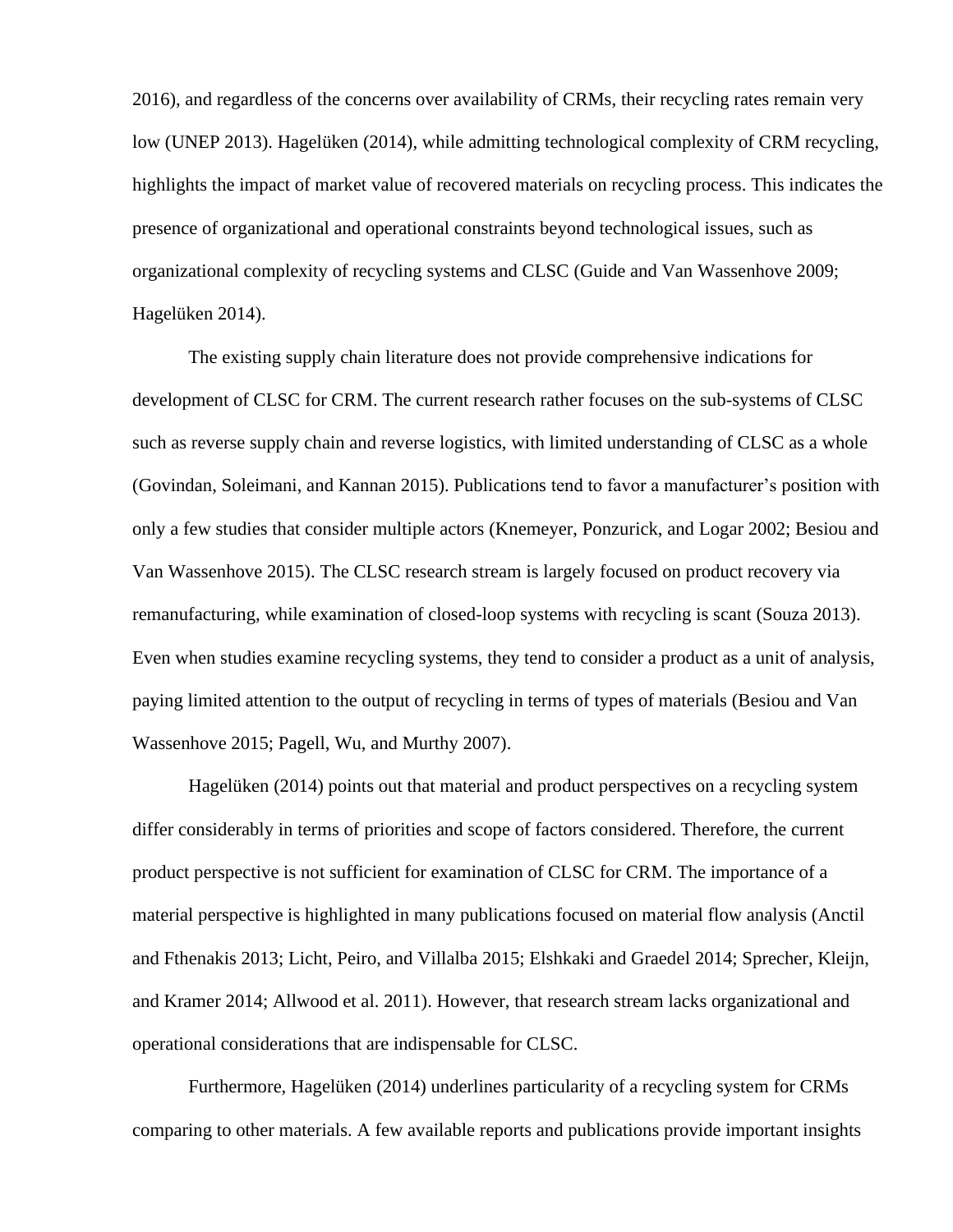for development of such systems, but they lack empirical validation (Eurometaux 2013; UNEP 2013; Buchert, Schüler, and Bleher 2009; Reck and Graedel 2012).

This paper takes a material perspective on CLSC development and examines views of different actors along supply chains in PV and wind turbine industries regarding closing the loop of CRMs. More specifically, the paper aims at answering the following research questions:

- RQ1 How do factors for implementation of closed-loop supply chain for critical materials manifest themselves on different companies along the supply chain in photovoltaic panel and wind turbine industries?
- RO2 What are the key enabling and bottleneck conditions for implementation of closedloop supply chain for critical materials in photovoltaic panel and wind turbine industries from the perspective of practitioners?

By considering the exploratory nature of the study, our investigation is based on qualitative case study research involving six reverse supply chain operators and four manufacturers of green energy technologies (wind turbines and photovoltaic panels) from different positions in the supply chain, all located in the EU. Building on the academic research on CLSC and available reports on CRM recycling, the factors influencing the development of CLSC for CRM are identified. These factors are further examined in the context of different supply chain actors, and implications for the development of CLSC for CRM are provided. However, the paper is not limited to examination of a certain CRM or a certain CLSC. Instead, the interest is rather in examination of issues common for different CRMs employed in green energy technologies and distinguish conditions for companies to engage in developing CLSC for CRM.

The rest of the paper is organized as follows. Next section provides the literature background on factors affecting CLSC and CRM recycling. Then, the research methodology is described. In the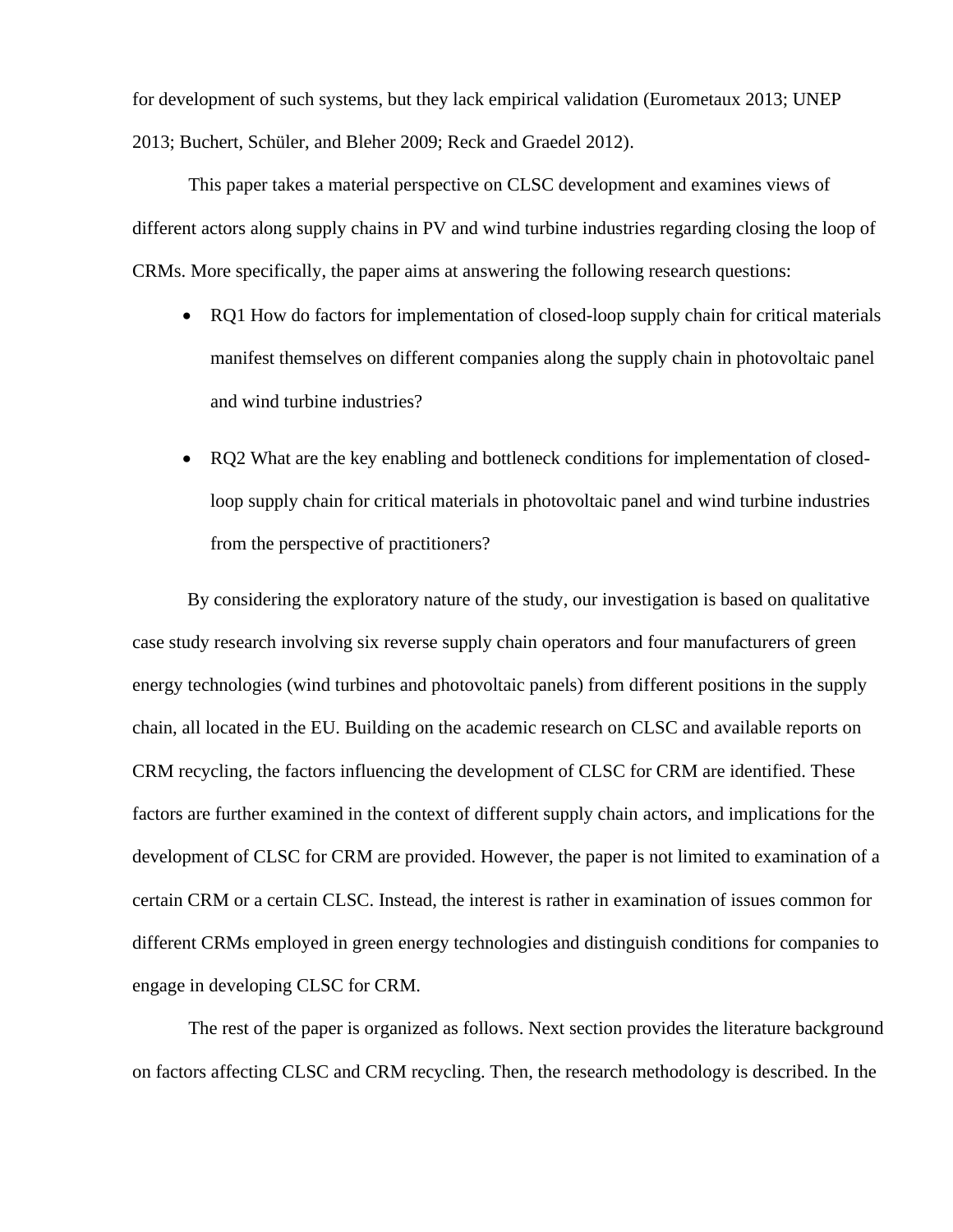following two sections the empirical findings are presented and discussed. The paper ends with conclusions, prospects for further research and implications for practitioners and policy-makers.

### **Factors for implementation of closed-loop supply chain for critical materials**

Existing literature provides very few implications for development of CLSC with recycling. When considering the factors affecting CLSC implementation, the research stream is rather dominated by CLSC sub-systems such as reverse logistics (e.g. Carter and Ellram 1998; Lau and Wang 2009) and reverse supply chain (e.g. Rahman and Subramanian 2012); with a few publications investigating CLSC (e.g. Besiou and Van Wassenhove 2015; Miemczyk et al. 2016).

While some publications are specifically focused on the examination of factors for implementation of CLSC (or its sub-systems) (e.g. Knemeyer et al. 2002; Lau and Wang 2009), other papers provide implications for factors without explicit aim of their development or analysis (e.g. Tanskanen 2013; Thierry et al. 1995) or do not provide conceptual/theoretical rationale for their selection (Besiou and Van Wassenhove 2015). In addition, even when studies aim to provide implications for recycling, they largely ground on remanufacturing literature (e.g. Rahman and Subramanian 2012; Stindt et al. 2016). Furthermore, when considering implications for CRMs, only a few publications can be found (Buchert, Schüler, and Bleher 2009; Hagelüken 2014). Studies rather focus on recycling of other materials (Geyer and Jackson 2004; Miemczyk, Howard, and Johnsen 2016; Simpson 2010) or on a product as a flow unit and mass-recycling without attention to a precise metal output (e.g. Roy and Whelan 1992; Tanskanen 2013).

Scholars suggest different sets of factors affecting CLSC (or its sub-systems) and propose various classifications, such as external versus internal (Carter and Ellram 1998; Rogers and Tibben-Lembke 1999), or strategic versus operational (Dowlatshahi 2000). Lau and Wang (2009) and Knemeyer et al. (2002) combine both approaches and identify external and internal factors, where the latter are further characterized by strategic and operational considerations. Rahman and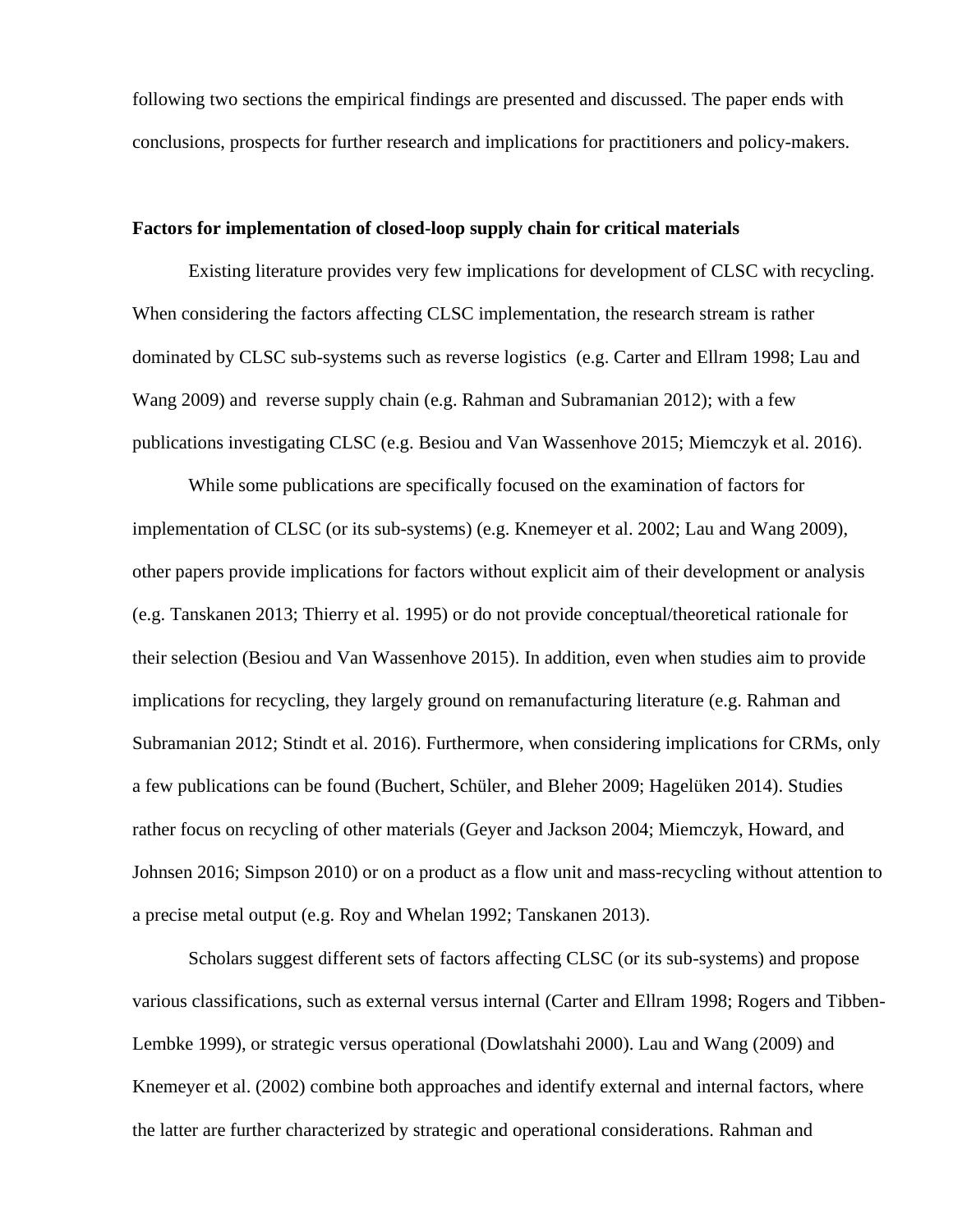Subramanian (2012) classify factors based on balanced score card dimensions, while Stindt et al. (2016) adopt Porter's five forces (Porter 1979) for the same purpose.

The scope of each individual publication is still limited by the perspective taken and a list of factors considered. In order to obtain a comprehensive view on closing the loop of CRMs, a comparative analysis of factors in the existing studies was conducted. We consolidated insights from different studies merging similar factors into distinctive categories.

Ten factors are generally viewed as important for CLSC development with the focus on CRM recycling: F1- technical feasibility of recycling, F2- availability of items for recycling, F3 market for recycled materials, F4- economic feasibility, F5-competition, F6- information exchange and supply chain transparency, F7- engagement of supply chain actors, F8- established industrial infrastructure, F9- legislation, F10- public engagement. Description and distribution of the factors in the literature is presented in Table 1 below.

*Technical feasibility of recycling (F1)* depends on accessibility of materials due to composition of products in terms of material types and mixes, interfaces between components and different materials (Thierry et al. 1995; Hagelüken 2014). They determine ease of dismantling and set physical/chemical limitations for recycling (Buchert, Schüler, and Bleher 2009). Complexity of material mixes often implies a necessity to set priorities for recovery of certain materials over others (Hagelüken 2014; UNEP 2013).

*Availability of items for recycling (F2)* refers to quantity, quality, heterogeneity, location (product mobility) of returned items, which are subject to consumer behaviour, business to business (B2B) or business to customer (B2C) markets (Hagelüken 2014; Stindt et al. 2016), dissipation in use (Hagelüken 2014; Buchert, Schüler, and Bleher 2009), alternative recovery processes (Stindt et al. 2016), shipment of wastes out of jurisdiction (Eurometaux 2013; Tanskanen 2013).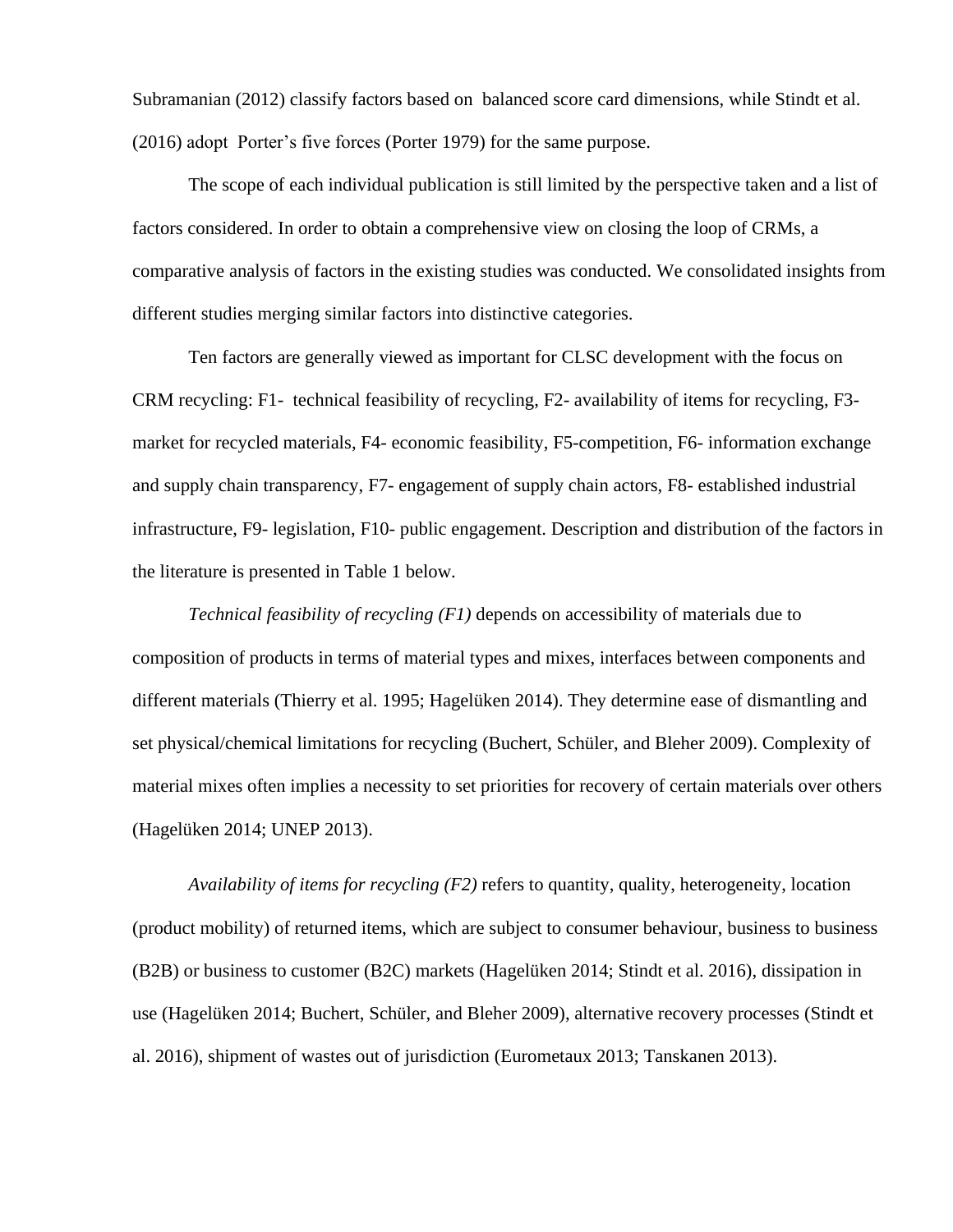*Market for recycled materials (F3)* is generally driven by material price (Simpson, 2010; Besiou and Van Wassenhove, 2015) and demand growth (Rahimifard et al. 2009; Geyer and Jackson 2004; Stindt et al. 2016) coming from original producers, other companies in the supply chain (e.g. suppliers) or from companies in other supply chains (Thierry et al. 1995).

*Economic feasibility (F4)* is comprised of the overall cost-benefits analysis. It will be different for different actors in the supply chain depending on the extent of operations and involvement into material recovery. For example, investments in product design for manufacturers (Dowlatshahi 2000; Stindt et al. 2016) and costs of separation and recycling processes for recycling operators (Hagelüken 2014; Tanskanen 2013).

*Competition* (*F5*) refers to the impact of competitors and competitive environment on product recovery. Different supply chain actors have different competitors and different competitive environments. According to several studies, competition transforms in CLSC: Lau and Wang (2009) and Simpson (2010) indicate opportunities for manufacturers to collaborate in CLSC with competitors from a forward supply chain; and Pagell, Wu, and Murthy (2007) caution against a possibility of a competition between recyclers and primary material suppliers. However, researchers advocate for CLSC and recycling as a source of competitive advantage (Pagell, Wu, and Murthy 2007; Rahman and Subramanian 2012; Bell, Mollenkopf, and Stolze 2013). In particular, Pagell, Wu, and Murthy (2007) highlight in-house recycling as an opportunity for manufacturers to keep the product/material out of other channels, unavailable to competitors.

*Information exchange and supply chain transparency (F6)* concerns sharing/exchanging information on product composition (Thierry et al. 1995), material flows and performance indicators both along the supply chain (Pagell, Wu, and Murthy 2007; Simpson 2010) and between different supply chains (Roy and Whelan 1992) in order to eliminate asymmetry of information (Simpson,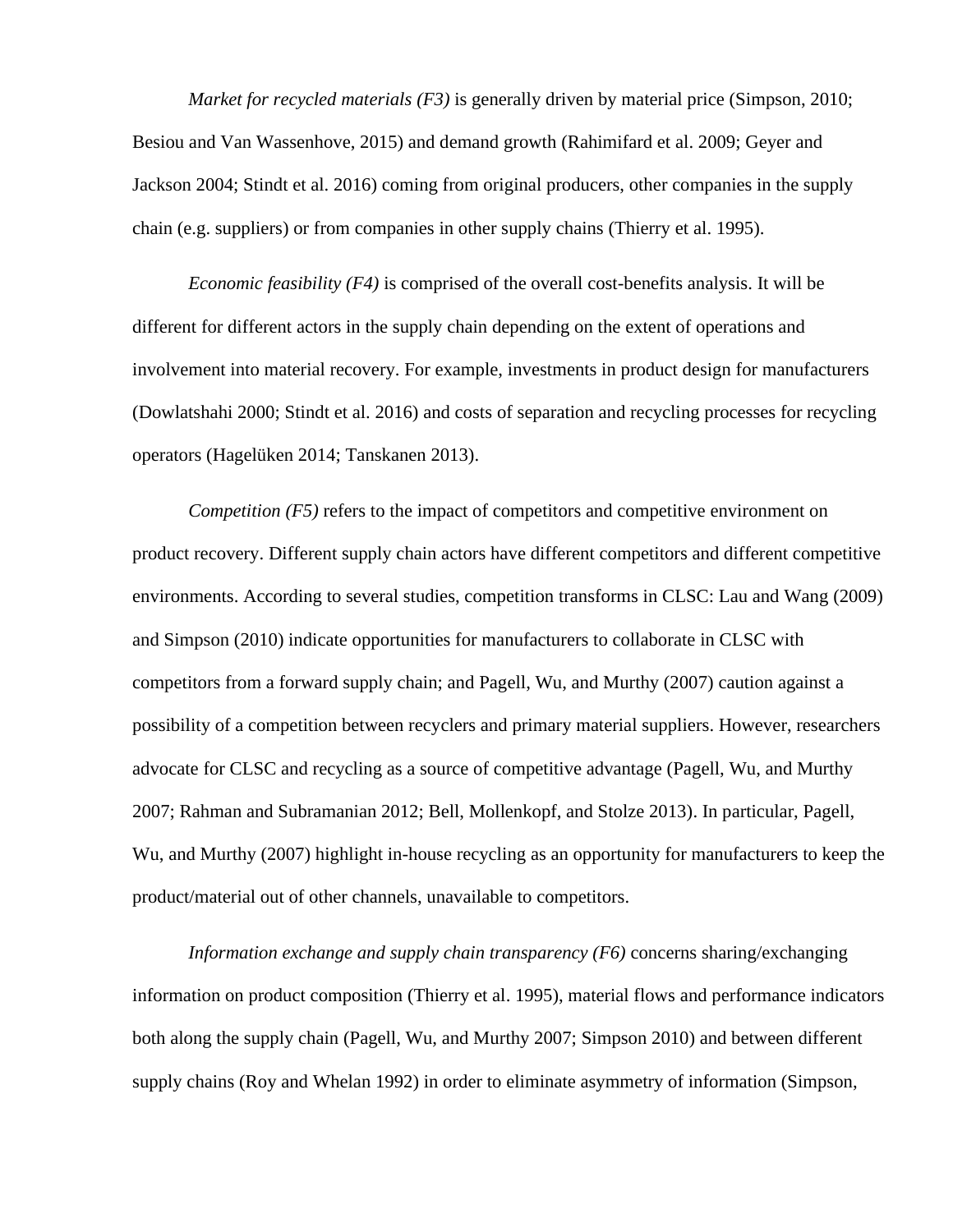2010) and enable transparency (Hagelüken 2014; Eurometaux 2013), coordination (Rahman and Subramanian 2012) and control (Miemczyk, Howard, and Johnsen 2016).

*Engagement of supply chain actors (F7)* refers to alignment of incentives, sharing of costs and responsibilities among companies along the supply chain, including cooperation with competitors in the forward supply chain (Lau and Wang 2009; Simpson 2010). Pagell, Wu, and Murthy (2007) highlighted the importance of high involvement of manufacturers into recovery processes (e.g., control of resources, optimized product design for recovery process etc.). Moreover, they point out the need to involve suppliers in developing the operating channel, as recyclers can turn into competitors of existing suppliers. Conceptually, engagement of actors *(F7) differs from information exchange (F6)*. For example, while collaboration requires information exchange (e.g. Cao and Zhang 2011), the information exchange does not necessarily imply collaboration, incentive alignment of actors, sharing of costs etc.

*Established industrial infrastructure (F8)* refers to facilities, capacity, technological level at each stage of CLSC (collection, mechanical processing, metallurgical processing) and set predisposition for possible leakage of collected items to non-functional recycling (Hagelüken 2014; UNEP 2013; Eurometaux 2013).

*Legislation (F9)* refers to the institutional framework including regulation, policies and directives that set operational environment of different actors along the supply chain. For example, these are recycling targets (Roy and Whelan 1992) and product take-back requirements (Thierry et al. 1995). However, recently, scholars indicate the need for legislation requirements directed towards all supply chain actors, not only for producers and/or recyclers (Tanskanen 2013; Rahimifard et al. 2009).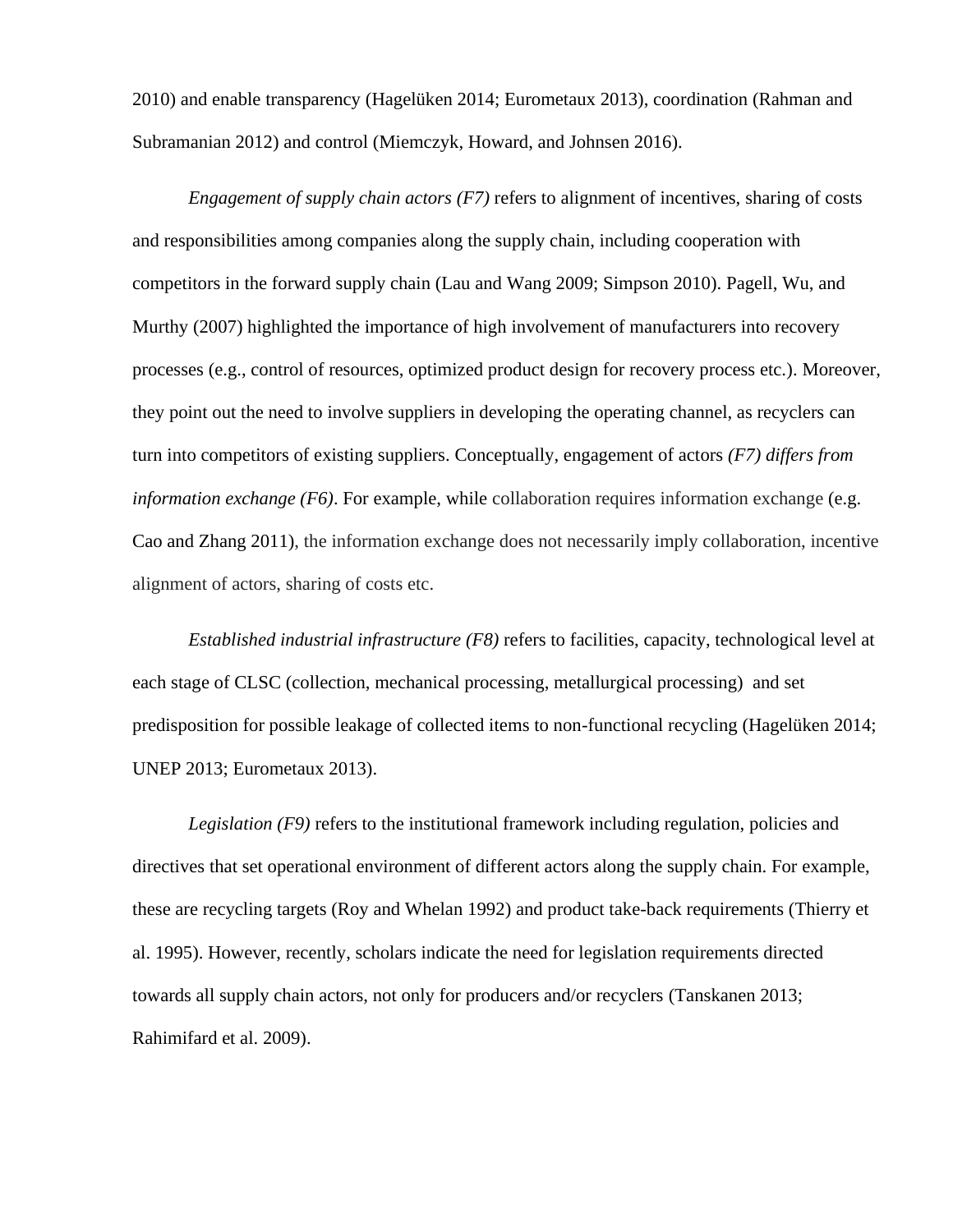|                                                            | (Stindt et al. 2016) | al. 1995)<br>$\mathfrak{c}$<br>(Thierry | (Rahimifard et al. 2009) | (Dowlatshahi 2000) | (Carter and Ellram 1998) | 2002)<br>(Knemeyer, Ponzurick, and Logar | (Lau and Wang $2009$ ) | (Rogers and Tibben-Lembke 1999) | (Rahman and Subramanian 2012) | (Besiou and Van Wassenhove 2015) | (Geyer and Jackson 1994)                                    | (Miemczyk, Howard, and Johnsen 2016) | (Roy and Whelan 1992) | (Pagell, Wu, and Murthy 2007) | (Simpson 2010) | (Tanskanen 2013) | (Reck and Graedel 2012) | (Eurometaux 2013) | (UNEP 2013)  | (Buchert, Schüler, and Bleher 2009) | (Hagelüken 2014) |
|------------------------------------------------------------|----------------------|-----------------------------------------|--------------------------|--------------------|--------------------------|------------------------------------------|------------------------|---------------------------------|-------------------------------|----------------------------------|-------------------------------------------------------------|--------------------------------------|-----------------------|-------------------------------|----------------|------------------|-------------------------|-------------------|--------------|-------------------------------------|------------------|
| Scope*                                                     | Rev.<br>mark         | Prod.<br>rec.                           | Prod.<br>rec             | RL                 | $\mathbf{RL}$            | RL                                       | RL                     | RL                              | <b>RSC</b>                    | <b>CLSC</b>                      | <b>CLSC</b>                                                 | <b>CLSC</b>                          | <b>CLSC</b>           | Rec.<br>man.                  | Rec.<br>man.   | Rec.<br>man.     | Rec.<br>syst            | Rec.<br>syst      | Rec.<br>syst | Rec.<br>syst                        | Rec.<br>syst     |
| Perspective**                                              | $\mathbf M$          | $\mathbf M$                             | M                        | M                  | M                        | M/<br>A                                  | $\mathbf{M}$           | M                               | $\mathbb{R}$                  | M/A                              | $\ensuremath{\text{M}}\xspace/\ensuremath{\text{F}}\xspace$ | $M+R/S$                              | M/A                   | M                             | $\mathbf{M}$   | $\mathbf M$      | R/S                     | R/S               | R/S          | R/S                                 | R/S              |
| F1 - Technical feasibility of<br>recycling                 | $\bullet$            |                                         | $\bullet$                | $\bullet$          |                          |                                          | $\bullet$              |                                 |                               |                                  |                                                             |                                      | $\bullet$             |                               |                | $\bullet$        |                         |                   |              |                                     | $\bullet$        |
| F2- Availability of items for<br>recycling                 | $\bullet$            |                                         | $\bullet$                |                    |                          |                                          |                        | $\bullet$                       |                               |                                  | $\bullet$                                                   |                                      |                       |                               | $\bullet$      | $\bullet$        | e                       | $\bullet$         |              | $\bullet$                           | $\bullet$        |
| F3 - Market for recycled<br>materials                      | $\bullet$            |                                         | $\bullet$                |                    |                          |                                          |                        |                                 |                               |                                  |                                                             |                                      |                       |                               |                | $\bullet$        |                         |                   |              |                                     |                  |
| F4 - Economic feasibility                                  | $\bullet$            | $\bullet$                               | $\bullet$                | $\bullet$          |                          | $\bullet$                                | $\bullet$              | $\bullet$                       | $\bullet$                     | $\bullet$                        | $\bullet$                                                   |                                      |                       | $\bullet$                     | $\bullet$      | $\bullet$        | $\bullet$               | $\bullet$         | $\bullet$    | $\bullet$                           | $\bullet$        |
| F5 - Competition                                           | $\bullet$            |                                         |                          |                    | $\bullet$                |                                          | $\bullet$              |                                 |                               | $\bullet$                        |                                                             |                                      |                       | $\bullet$                     | $\bullet$      |                  | $\bullet$               | $\bullet$         | $\bullet$    |                                     | $\bullet$        |
| F6 – Information exchange and<br>supply chain transparency |                      | $\bullet$                               |                          |                    |                          |                                          | $\bullet$              |                                 |                               |                                  |                                                             |                                      |                       | $\bullet$                     |                | $\bullet$        |                         | $\bullet$         |              |                                     | $\bullet$        |
| F7 - Engagement of supply chain<br>actors                  |                      |                                         | $\bullet$                |                    | $\bullet$                |                                          |                        |                                 |                               |                                  |                                                             |                                      |                       |                               |                |                  |                         | $\bullet$         |              |                                     | $\bullet$        |
| F8- Established industrial<br>infrastructure               | $\bullet$            |                                         | $\bullet$                | $\bullet$          |                          |                                          | $\bullet$              |                                 | ●                             |                                  |                                                             |                                      |                       |                               | $\bullet$      | $\bullet$        |                         |                   |              |                                     | $\bullet$        |
| F9 - Legislation                                           | $\bullet$            | $\bullet$                               | $\bullet$                | $\bullet$          | $\bullet$                |                                          | $\bullet$              | $\bullet$                       | ●                             | $\bullet$                        |                                                             | $\bullet$                            | $\bullet$             |                               |                | $\bullet$        | $\bullet$               | ●                 | $\bullet$    |                                     | $\bullet$        |
| F10 - Public engagement                                    | $\bullet$            |                                         | $\bullet$                |                    | $\bullet$                |                                          |                        |                                 |                               |                                  |                                                             |                                      |                       |                               |                | $\bullet$        |                         |                   |              |                                     |                  |

Table 1. Factors influencing development of closed-loop supply chain for critical materials

\*Rev. mark. = reverse market; Prod. rec. = product recovery; RL = reverse logistics system; RSC = reverse supply chain; CLSC = closed-loop supply chain; Rec. man. = recycling (manufacturer perspective); Rec. syst. = recycling system; M = manufacturer; M/A = multiple actors; R = recycler; S = supplier; M/F = material flow; R/S = recycling system.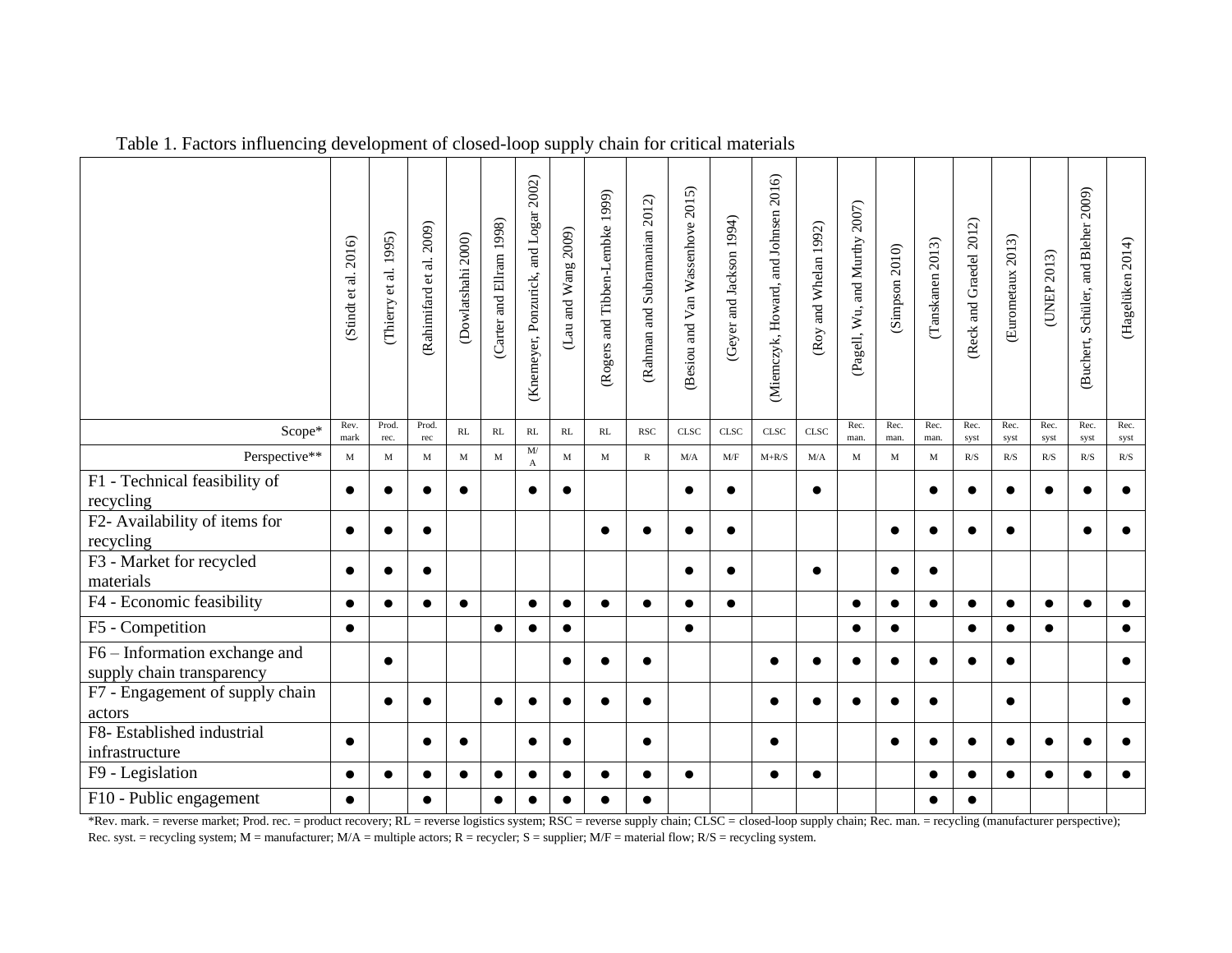*Public engagement (F10)* corresponds to awareness of product consumers and society in general about benefits of recycling (Rahman and Subramanian 2012), their willingness to return products (Stindt et al., 2016), awareness about infrastructure for products collection (Tanskanen 2013; Rahimifard et al. 2009), intention to preserve the environment (Rahman and Subramanian 2012), perception of quality and safely of employment of recycled materials (Rahimifard et al. 2009).

### **Research methodology**

Previous studies examining factors affecting CLSC (or its sub-systems) largely adopt a qualitative case based research design engaging with different supply chain actors (e.g. Besiou and Van Wassenhove, 2015; Lau and Wang 2009; Rahman and Subramanian 2012). The preference for qualitative research approach is driven by the opportunity to examine and gain in-depth understanding of a complex phenomenon such as CLSC (Eisenhardt and Graebner 2007; Yin 2009). Moreover, Souza (2013) highlights the need for more empirical studies on CLSC, as currently this research stream is dominated by simulation and modelling (Govindan, Soleimani, and Kannan 2015)

Given the objectives and exploratory nature of this paper, a qualitative case study research design is chosen. In order to examine the conditions enabling CLSC for CRM development accounting for perspectives of different supply chain actors, the research methodology takes inspiration from the multi-sited ethnography approach (Burrell 2009; Green 1999; Nadai and Maeder 2005). On the one hand, this approach provides means for comparison of the same processes at different sites (e.g. for identifying the differences and commonalities that exist between companies with different supply chain positions). On the other hand, it allows to investigate a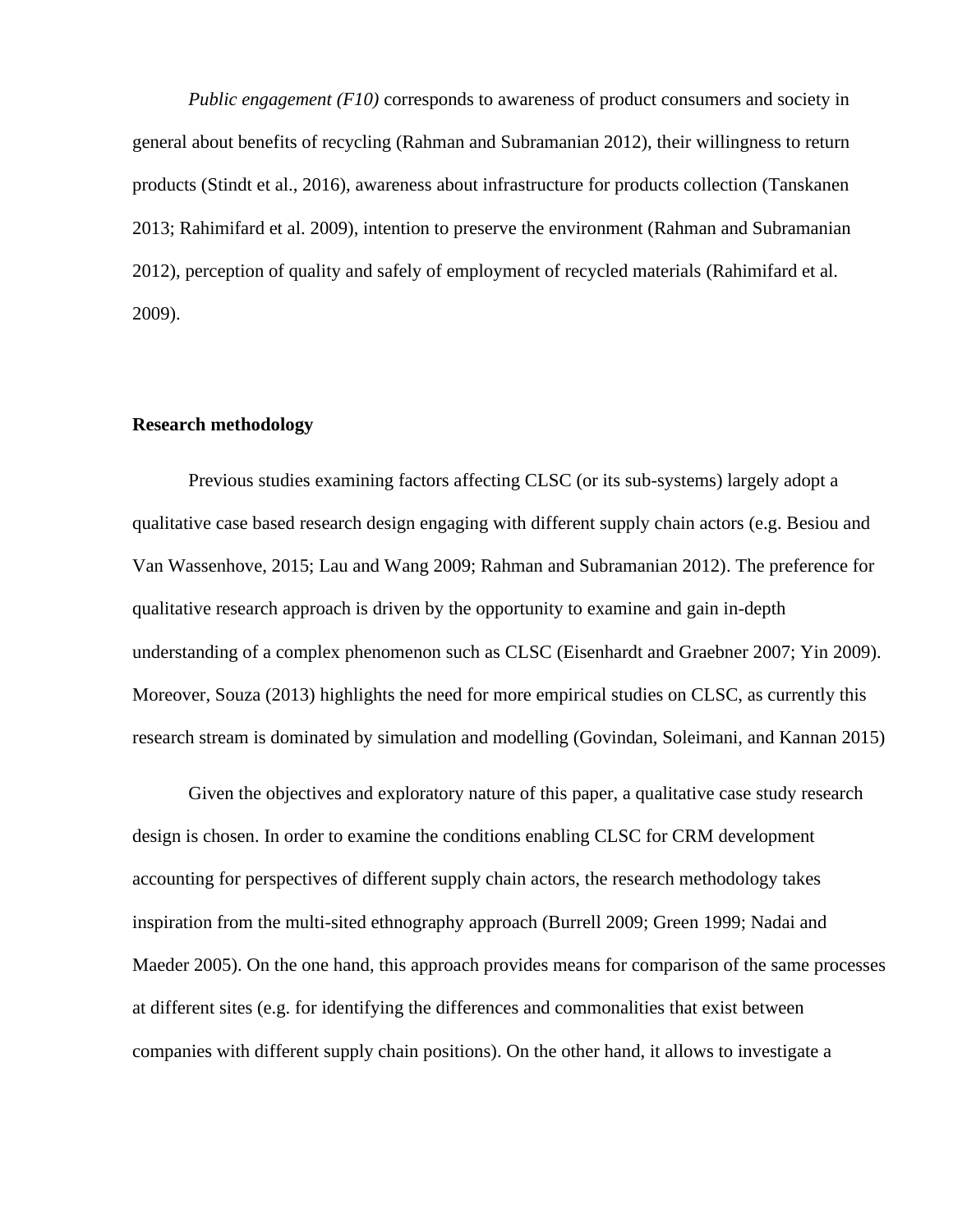complex phenomenon via collecting evidence from multiple sites (different companies) allowing for more comprehensive understanding of CLSC in a whole.

As the ultimate aim is to examine perspectives of different companies in the supply chain that can potentially be part of CLSC, the unit of analysis is a single organization that employs critical materials for manufacturing products/components or that processes end-of-life products containing those materials.

### *Selection of companies*

The focus on photovoltaic panels (PV) and wind turbines technologies is anchored in their importance for reduction of Green House Gas (GHG) emissions, transition to a low carbon economy and enabling sustainable development of society (Moss et al. 2013; Speirs and Gross 2014). These two applications employ the majority of CRMs used in green energy technologies (e.g. indium, gallium, tellurium in PV; rare earth elements in wind turbines). This allows to examine and obtain implications for development of CLSC for different CRMs rather than development of CLSC for a precise CRM. Since the study's aim is to examine the views of different actors on CLSC for CRM development, the selected companies include component and final product manufacturers of wind turbines and PV, and reverse supply chain operations processing such products (or which can potentially do so). Manufacturing companies and recyclers are regarded as the actors who have the most power to shape CLSC. Engagement of companies from different industries (PV and wind turbines) and different supply chains enable to obtain implications for CLSC for CRM development rather than to account for an industry and/or a certain supply chain contingencies (c.f. Pagell and Wu 2009). Geographical scope is important for selection of companies, because materials criticality is subject to external environment such as a geopolitical location (NRC 2008; European Commission 2010; Graedel et al. 2012). This study examines companies located within the EU and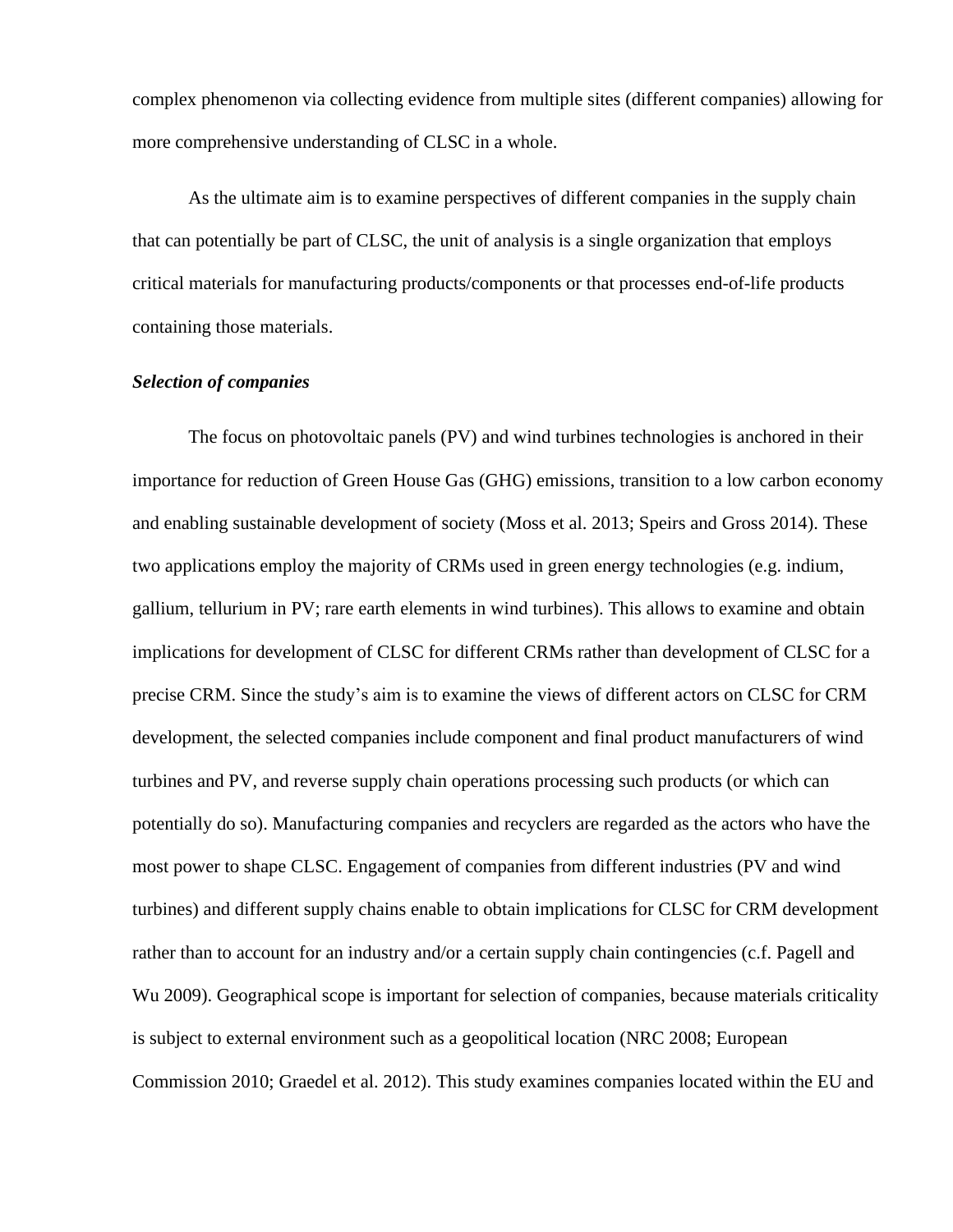grounds on the list of CRMs provided by the European Commission (2014). Figure 1 depicts the companies selected according to industry and supply chain positions.

In total four manufacturing companies and six reverse supply chain operators were selected. These companies cover all main functions along CLSC in a way that each supply chain position (function) is also represented by at least two companies. The majority of companies perform several functions along the supply chain: the wind turbine manufacturers have integrated operations and both produce components and assemble the final products; some recyclers perform other activities in the supply chain as collection of returns, material manufacturing, mining and refining. The selected companies have leading positions at a nation and/or the EU and/or the global level. Only few of the selected companies are directly involved in PV or wind turbines recycling, however, all of them can potentially be part of CLSC for CRM in PV and wind turbines technologies.

Figure 1. Companies in relation to industry and supply chain position. Index 'M' stands for a manufacturing company and index 'R' refers to a reverse supply chain operator.

### *Data collection*

The main sources of data collection were semi-structured interviews with company representatives. A semi-structured interview protocol was employed at all companies in order to ensure that the key research topics would be addressed and also to allow to gain additional information specific to a certain company or to a supply chain position (Eisenhardt 1989; Saunders, Lewis, and Thornhill 2009). The interview protocol covered the following key topics.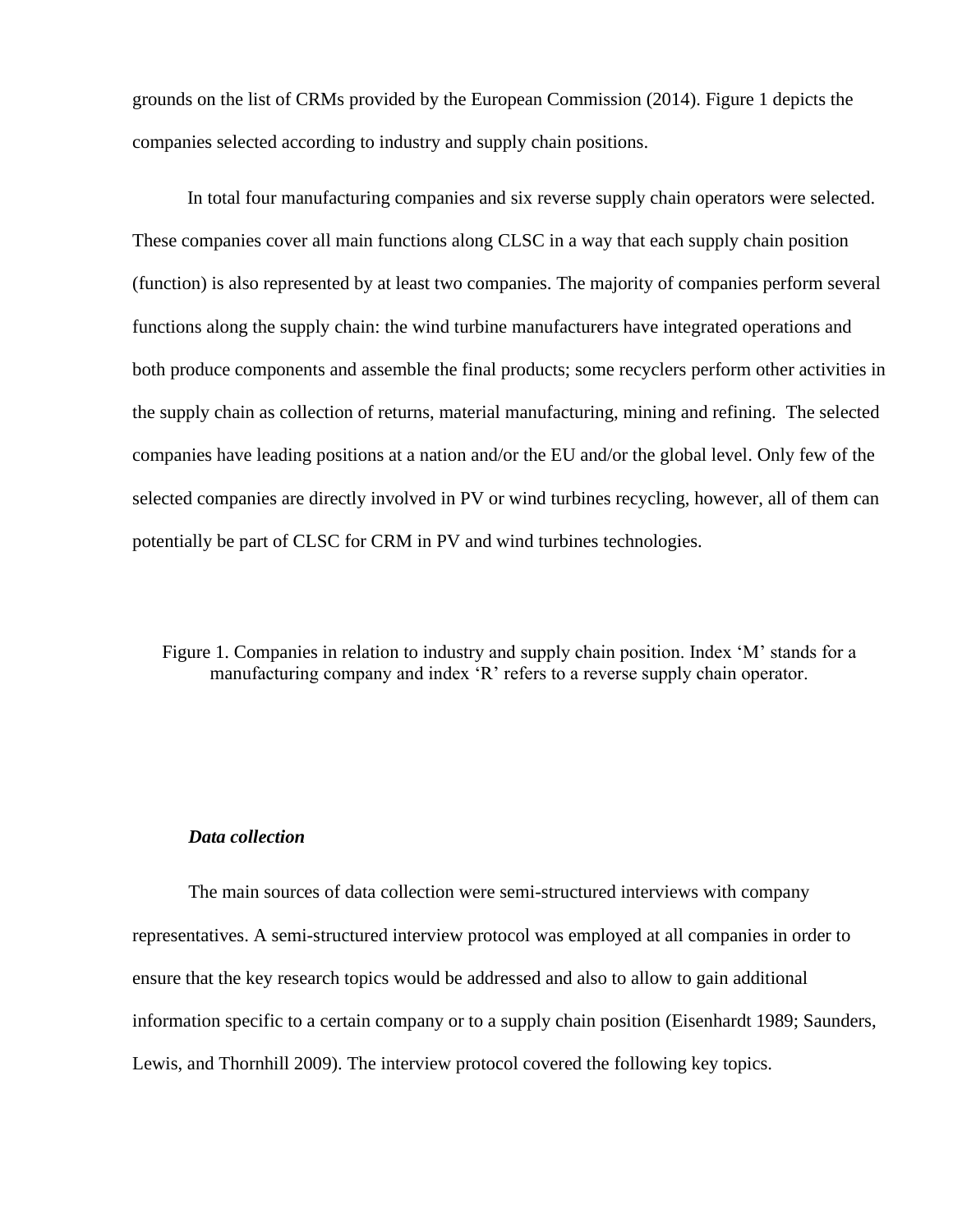- Engagement of a company in CRM recycling and CLSC for CRM (use of CRM recycled in products, product design enabling CRM recycling, collection of end-of-life products, collaboration with other supply chain actors etc.).
- Factors influencing implementation of CLSC for CRM, current enabling and bottleneck conditions. It should be noted that the list of factors obtained via literature review was not shared with interviewees in order to avoid possible bias. Instead, interviewer(s) guided the discussion in order to address all issues listed via the follow-up questions.
- Changes required to foster CLSC for CRM development such as actions taken by other supply chain actors: suppliers, recyclers, government, manufacturers.
- A company's perspective towards CRM recycling and CLSC for CRM as a strategy for mitigation of materials criticality (concerns over availability of CRMs, preference to other strategies).

The interviewees were selected based on their expertise and ability to provide information about a company's engagement into CRM management and CLSC processes. The functional roles of interviewees differ among companies, as each company has its particular organizational structure, division of responsibilities and position titles. The interviews were conducted with company representatives from sustainability, purchasing and supply, R&D functions at middle management level, as well as with senior managers that have overall knowledge on the business (see Table 2). Individual interviews lasted between 30 and 90 minutes and were conducted via phone by the authors. With permission of the interviewees, the interviews were recorded and transcribed for further data analysis. In addition, notes taken by interviewers were also further processed in data analysis. In order to avoid investigator bias, interviews were conducted by at least two researchers whenever possible.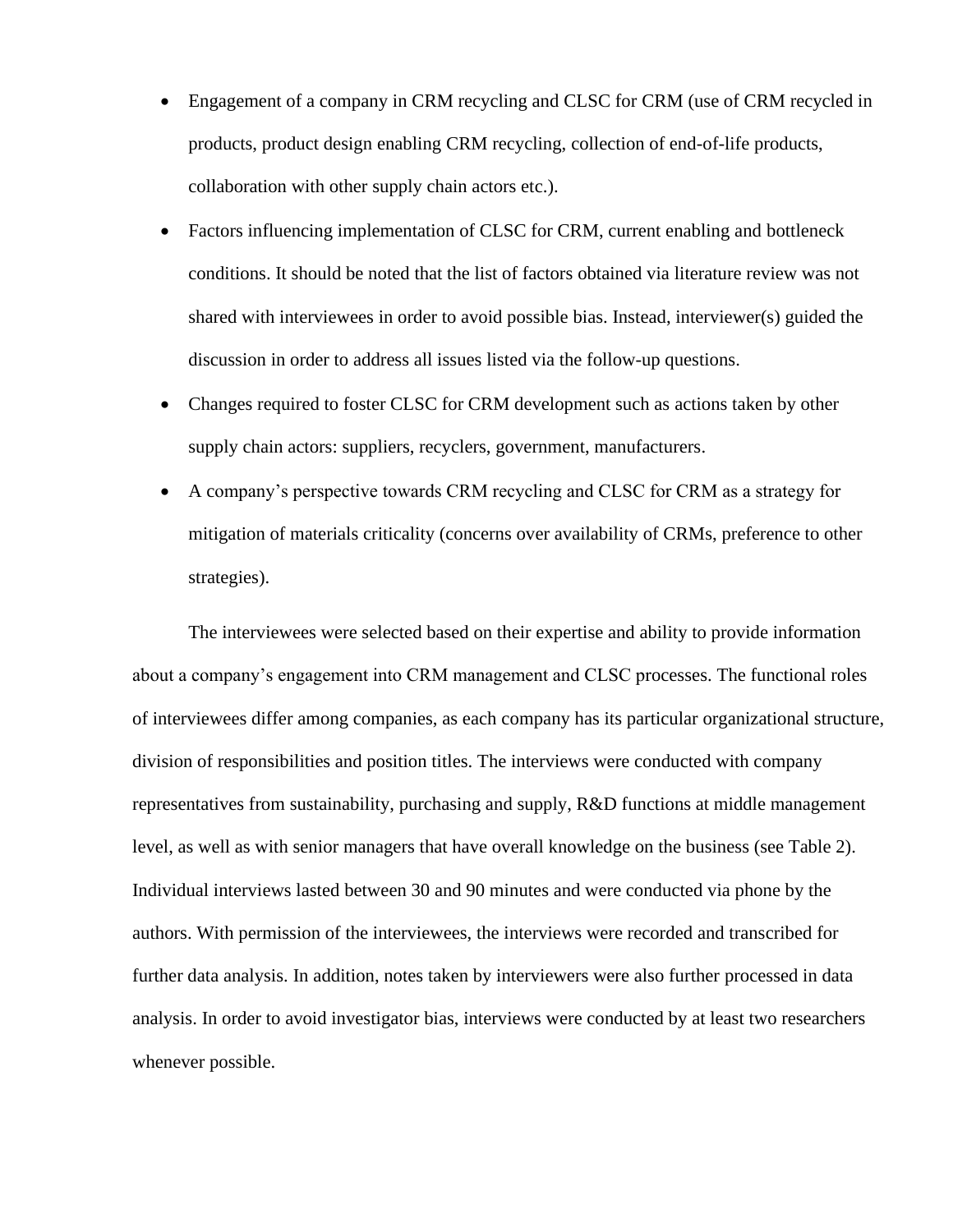The secondary data such as reports of companies and information on the webpages of companies were collected and analyzed upon availability ensuring that for each company the primary data is supported with the secondary one. This approach allowed not only to enrich data, but also to ensure data triangulation and reduce interviewee bias (Eisenhardt 1989). The search for data in the secondary sources followed the lines of inquiry of the interview protocols. All data were collected in 2015 and 2016.

| Company | Supply chain<br>Industry<br>Revenue |          |           | Number of | Interviewee      | Date of   |
|---------|-------------------------------------|----------|-----------|-----------|------------------|-----------|
|         | position                            |          | (millions | employees | position         | interview |
|         |                                     |          | euro)     |           |                  |           |
| [M1]    | Component                           | PV       | $<$ 50    | 150-250   | Middle           | June      |
|         | manufacturer                        |          |           |           | management level | 2016      |
| [M2]    | Final product                       | PV       | n.a.      | 50-150    | Middle           | May       |
|         | manufacturer                        |          |           |           | management level | 2016      |
| [M3]    | Component                           | Wind     | n.a.      | 17500-    | Senior           | May       |
|         | and final                           | turbines |           | 18000     | management level | 2016      |
|         | product                             |          |           |           |                  |           |
|         | manufacturer                        |          |           |           |                  |           |
| [M4]    | Component                           | Wind     | 4500-     | 14000-    | Middle           | May       |
|         | and final                           | turbines | 6000      | 14500     | management level | 2016      |
|         | product                             |          |           |           |                  |           |
|         | manufacturer                        |          |           |           |                  |           |
| [R1]    | Collector of                        | Metal-   | Not-for-  | 100-250   | Senior           | June      |
|         | end-of-life                         | lurgy    | profit    |           | management level | 2016      |
|         | products,                           |          |           |           |                  |           |
|         | Producer                            |          |           |           |                  |           |
|         | Responsibility                      |          |           |           |                  |           |
|         | Organization                        |          |           |           |                  |           |
| [R2]    | Recycler                            | Metal-   | n.a.      | < 50      | Senior           | June      |
|         |                                     | lurgy    |           |           | management level | 2016      |
| [R3]    | Recycler,                           | Metal-   | 1500-     | 9500-     | Senior           | May       |
|         | material and                        | lurgy    | 3000      | 10000     | management level | 2015      |
|         | component                           |          |           |           |                  |           |
|         | manufacturer                        |          |           |           |                  |           |
| [R4]    | Recycler,                           | Metal-   | 3000-     | 5000-5500 | Middle           | Oct 2015  |
|         | miner, smelter,                     | lurgy    | 4500      |           | management level |           |

Table 2. Profile of the companies interviewed.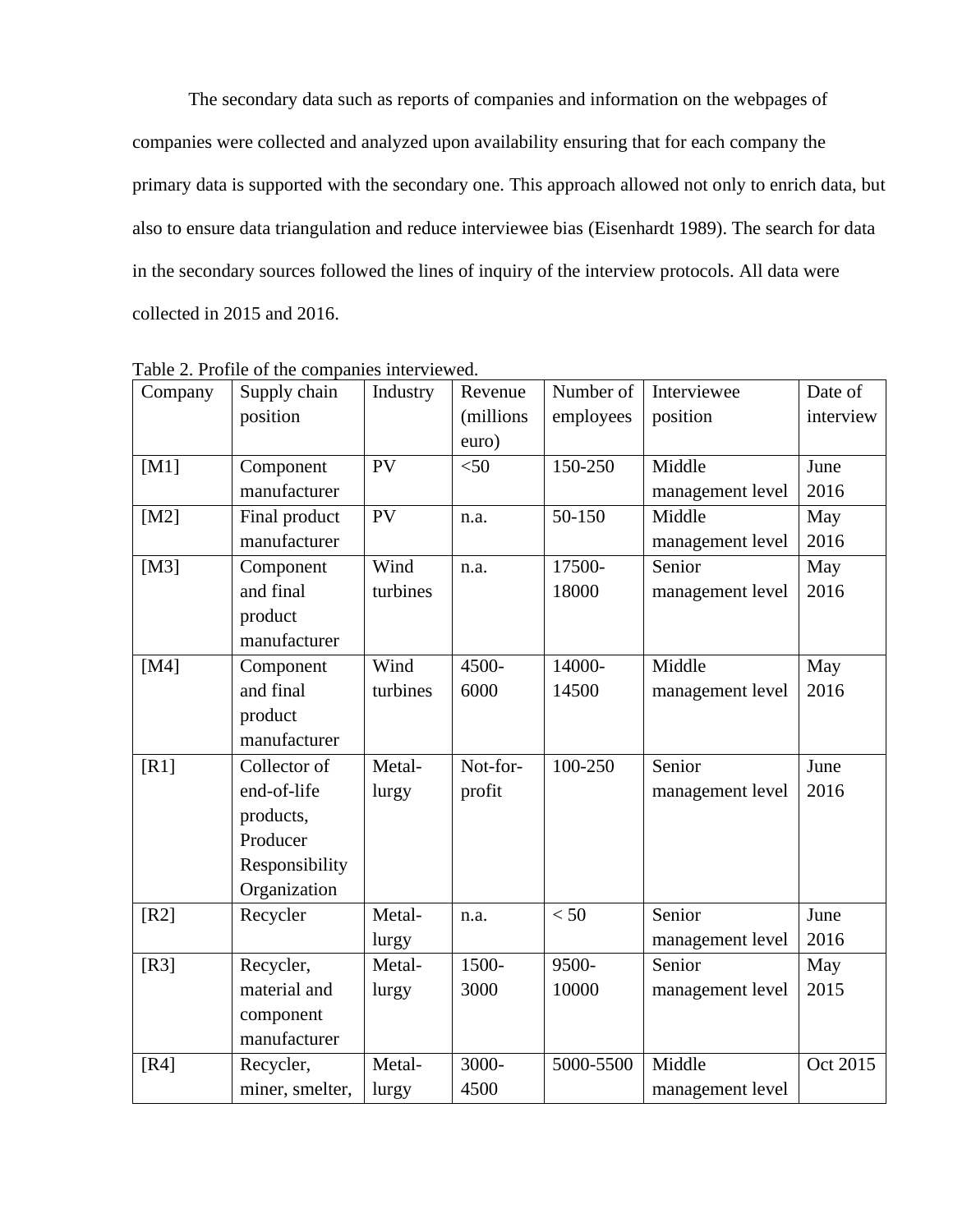|      | material     |        |       |           |                  |            |
|------|--------------|--------|-------|-----------|------------------|------------|
|      | manufacturer |        |       |           |                  |            |
| [R5] | Collector of | Metal- | n.a.  | 150-250   | Senior           | <b>Nov</b> |
|      | end-of-life  | lurgy  |       |           | management level | 2015       |
|      | products,    |        |       |           |                  |            |
|      | recycler     |        |       |           |                  |            |
| [R6] | Collector of | Metal- | 1500- | 3000-3500 | Senior           | May        |
|      | end-of-life  | lurgy  | 3000  |           | management level | 2016       |
|      | products,    |        |       |           |                  |            |
|      | recycler     |        |       |           |                  |            |

*Note*:  $PV = photovoltaic$ ; n.a. = not available

### *Data analysis*

When the data collection was finished, the coding of the obtained data was performed in order to identify empirical evidence in relation to the factors influencing CLSC for CRM development. In particular, the basic coding process was as follows. Each factor in Table 1 was labelled with a code from F1 to F10. Then, the interviews and secondary data were examined in order to assign the codes to the corresponding evidence. In addition, implications for enabling and bottleneck conditions were also marked with the codes corresponding to the associated factors.

Once the coding process was completed, the data was analyzed from different perspectives and at different levels (Miles and Huberman 1994):

- within each company, for investigating the presence of specific factors connected to CLSC for CRM development and their roles;
- within each supply chain position, for examining commonalities and differences regarding specific factors and their roles;
- within each factor, for highlighting commonalities and differences as indicated by different companies.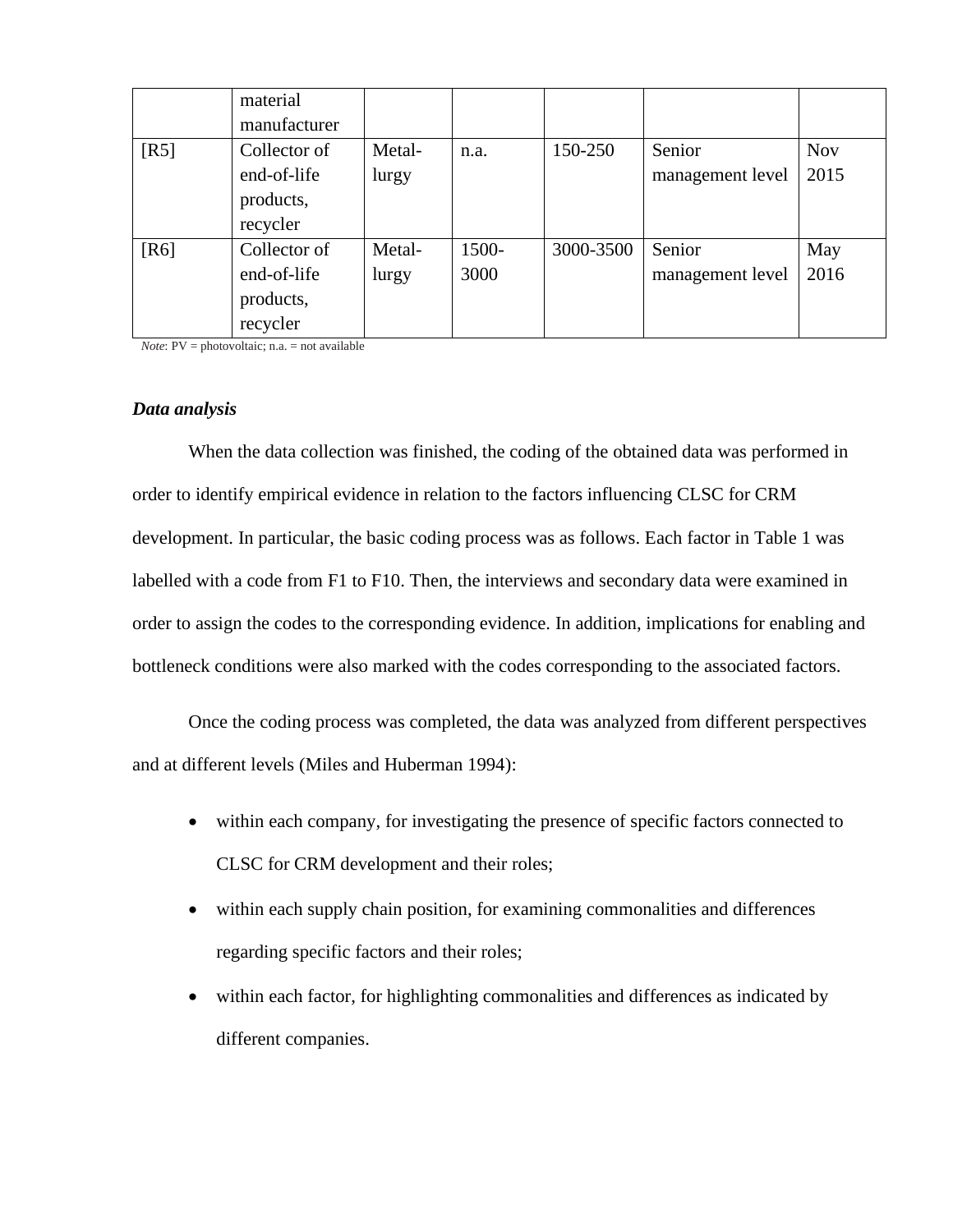### *Rigor of the study*

Eight trustworthiness criteria for qualitative inductive research were used to estimate the rigor of the study, by taking inspiration from previous research (Flint, Woodruff, and Gardial 2002; Mollenkopf, Russo, and Frankel 2007; Lin and Zhou 2011; Manuj and Mentzer 2008). These criteria are: credibility, transferability, dependability, confirmability and integrity, taken from interpretive research approach (Hirschman 1986; Wallendorf and Belk 1989; Guba 1981); and fit, understanding and generality, adopted from the grounded theory (Strauss and Corbin 1990). Table 3 shows that the methodology employed met these criteria.

| Criteria and explanation               | Steps to address the criteria                              |
|----------------------------------------|------------------------------------------------------------|
| Credibility (extent to which the       | No contradictory evidence was identified via triangulation |
| results appear to be acceptable        | of data sources (interviews and secondary sources).        |
| representations of the data)           | The interviewees were asked to verify interpretations of   |
|                                        | data obtained from both interviews and reports.            |
| Transferability (extent to which the   | Selected companies represent variations in type of         |
| findings from a study in one context   | industries, supply chain positions, employed critical      |
| will apply to other contexts)          | materials, company size.                                   |
| Dependability (extent to which the     | All interviewees have expertise and knowledge to provide   |
| findings are unique to time and        | information regarding a company's engagement in CRM        |
| place; the stability or consistency of | recycling and CLSC for CRM, to discuss factors             |
| explanations)                          | influencing development of CLSC for CRM.                   |
| Confirmability (extent to which        | Triangulation of data sources: interviews and secondary    |
| interpretations are the result of the  | data.                                                      |

Table 3. Rigor of the study: evaluation criteria and steps taken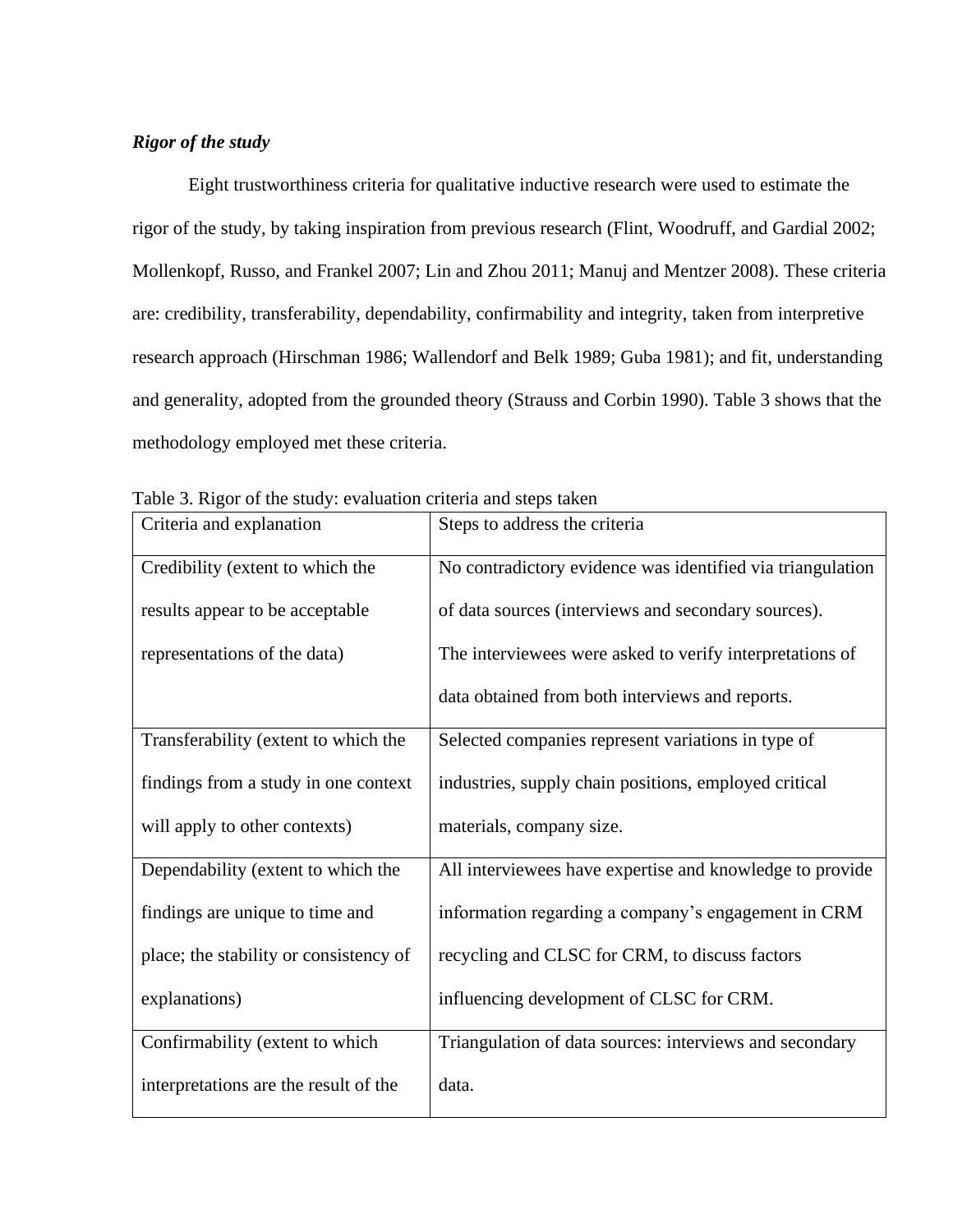| participants and the phenomenon as      | The interviewees were asked to verify interpretations of   |
|-----------------------------------------|------------------------------------------------------------|
| opposed to researcher bias)             | data obtained from both interviews and reports.            |
| Integrity (extent to which              | Confidentiality of obtained data was assured to all        |
| interpretations are influenced by       | interviewees.                                              |
| misinformation or                       | No contradictory evidence was identified via triangulation |
| evasions by participants)               | of data sources.                                           |
| Fit (extent to which findings fit with  | Ensured by credibility, dependability, and confirmability  |
| the substantive area under              | of the study.                                              |
| investigation)                          |                                                            |
| Understanding (extent to which          | The interviewees were asked to verify interpretations of   |
| participants accept results as possible | data obtained from both interviews and reports.            |
| representations of their world)         |                                                            |
| Generality (extent to which findings    | Interviews lasted sufficient length to obtain explicit     |
| discover multiple aspects of the        | replies on posed questions (30-90 min).                    |
| phenomenon)                             | Semi-structured interviews allow obtaining additional data |
|                                         | specific to a certain company.                             |

*Note*: CRM = critical raw material; CLSC = closed-loop supply chain

## **Findings**

Table 4 presents the factors indicated by the companies interviewed as relevant for

development of CLSC for CRM. Each factor is described further in the text.

Table 4. Factors influencing closed-loop supply chain for critical materials as indicated by interviewed companies

| Company | Industry      | F1 | F2 | F3 | F4 | F <sub>5</sub> | F6 | E7 | F8 | F9 | F10 |
|---------|---------------|----|----|----|----|----------------|----|----|----|----|-----|
| [M1]    | PV            |    |    |    |    |                |    |    |    |    |     |
| [M2]    | PV            |    |    |    |    |                |    |    |    |    |     |
| [M3]    | Wind turbines |    |    |    |    |                |    |    |    |    |     |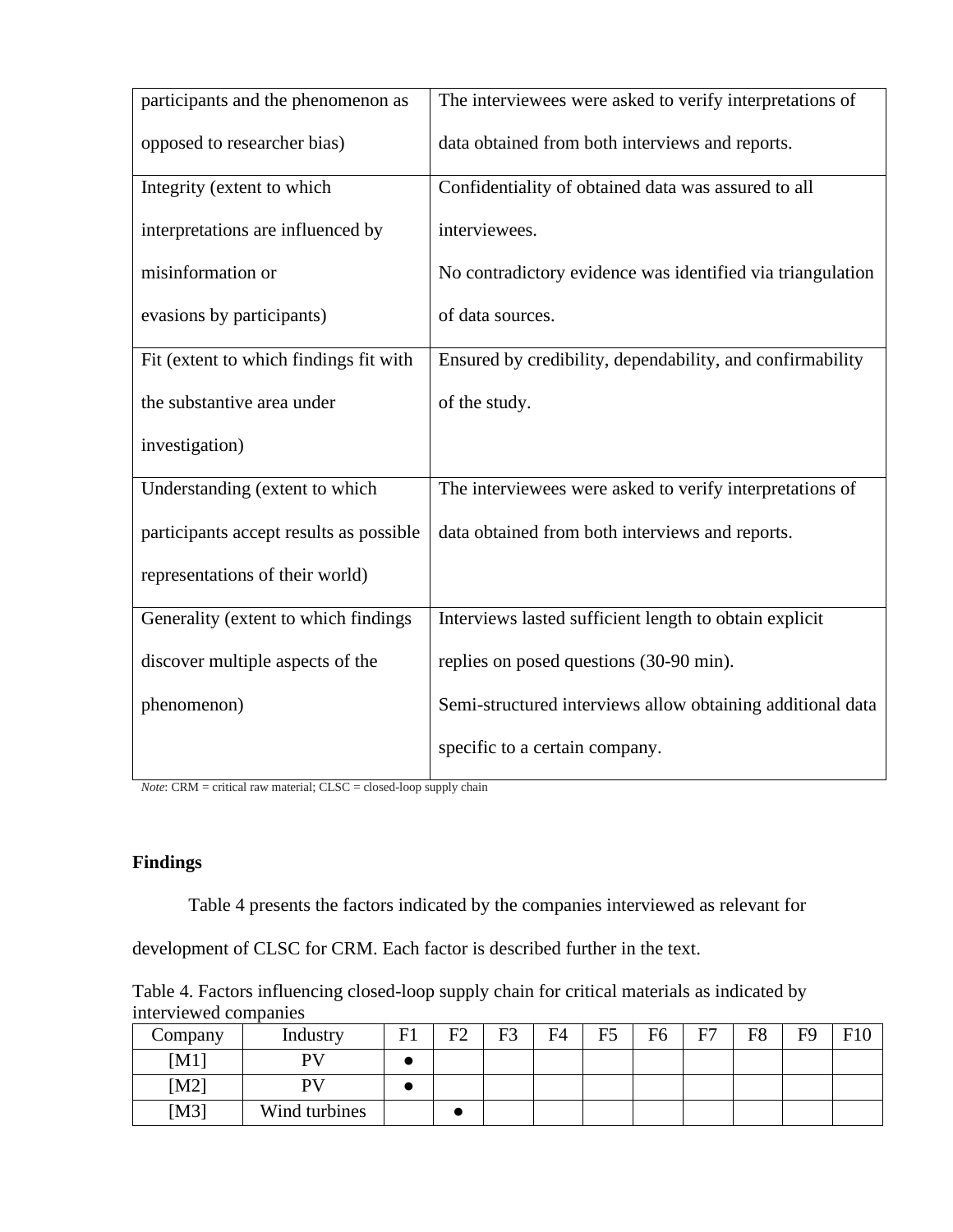| [M4]   | Wind turbines |  |  |  |  |  |
|--------|---------------|--|--|--|--|--|
| [R1]   | Metallurgy    |  |  |  |  |  |
| [R2]   | Metallurgy    |  |  |  |  |  |
| $[R3]$ | Metallurgy    |  |  |  |  |  |
| [R4]   | Metallurgy    |  |  |  |  |  |
| [R5]   | Metallurgy    |  |  |  |  |  |
| [R6]   | Metallurgy    |  |  |  |  |  |

Note: F1-F10 – the factors; "●" indicates the relevance of the factors for the companies interviewed; PV = photovoltaic.

*Technical feasibility of recycling (F1)* is the most commonly mentioned factor among interviewed companies. Nevertheless, it appears that interviewed companies consider it differently. On the one hand, the reverse supply chain operators indicate that the complexity of the product design (the small concentration and complex mixes of materials) affects the thermodynamic viability for recycling processes; on the other hand, the interviewed manufacturing companies state that the recycling of CRMs is not possible due to the lack of appropriate recycling technologies. Company M4 puts it as: "a possible way of achieving sustainable utilization of rare earth elements (REE) is to recycle these materials from electric motors. But so far there are no practical methods for doing so". Although M4 reported about initiatives to develop REE recycling with other stakeholders, the company primarily focuses its R&D activities on decreasing use of REE in product design and substitution of these materials.

The interviewed manufacturers consider the overall product recyclability that is rather high for PV and wind turbine technologies (70-90%). Taking mass recycling perspective, they pay little attention to kinds of materials recycled and their quality. According to M3, it is too early to think about product recycling, as life cycle of wind turbines is very long (30 years from now) and by that time recycling technology might become more advanced. Moreover, M3 is more interested in product life extension via reconditioning and reuse in emerging markets.

However, Rahimifard et al. (2009) highlight that products should be designed in accordance with already established recycling technologies. In general, previous research sides with recyclers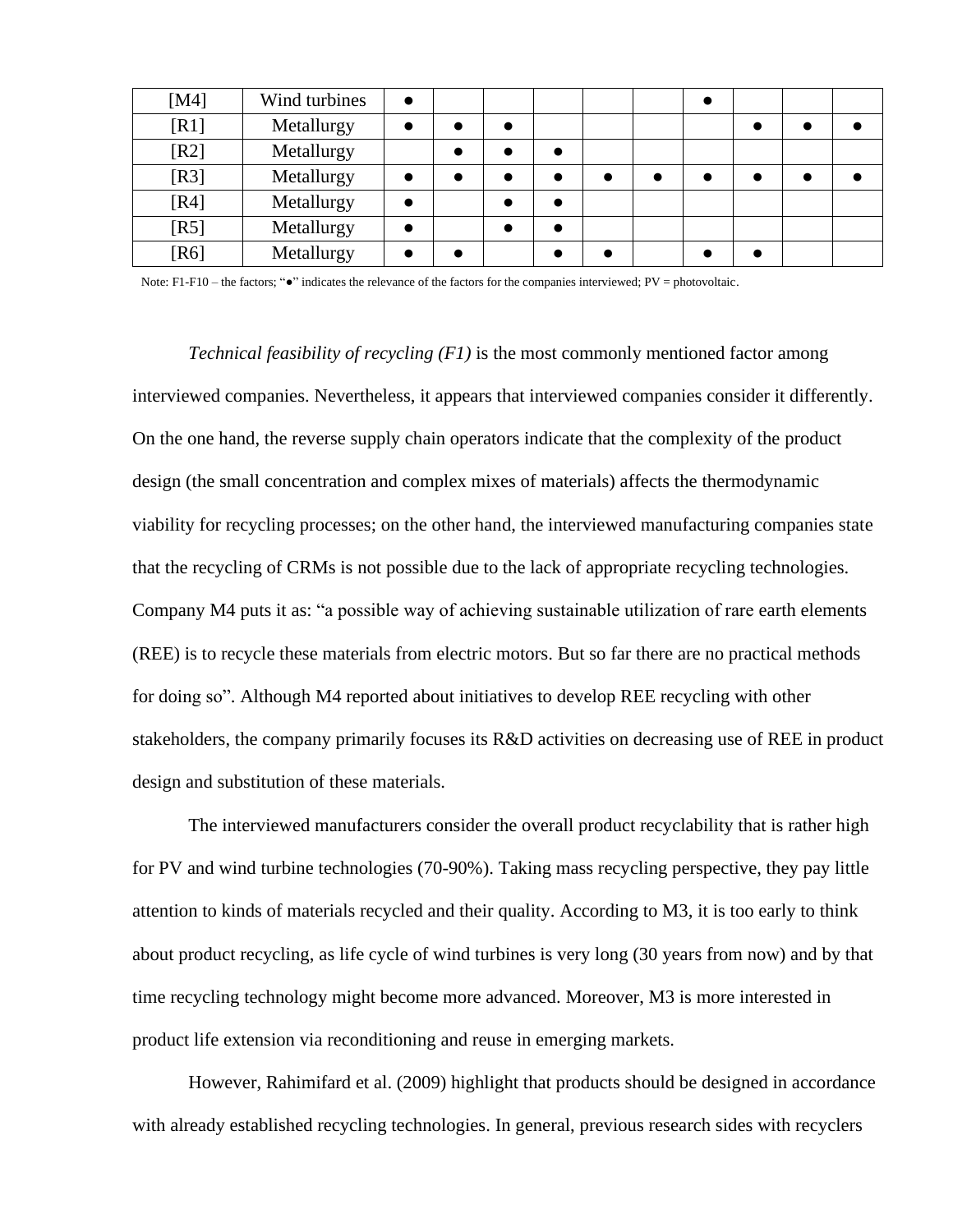highlighting the need for product redesign in order to facilitate material recovery (e.g. Thierry et al. 1995; Ciacci et al. 2015; Peck et al. 2015; Tanskanen 2013). M2 indicates that alternative PV design might enhance disassembly, but at the same time, decrease profitability of recyclers as "paying" material (aluminum) will be removed.

*Availability of items for recycling (F2)* is an important prerequisite for recycling operations. Reverse supply chain actors (R1, R2, R3, R6) indicate low volumes of scrap of PV and wind turbines due to long product life cycle as well as inefficient collection systems (e.g. returns are not collected due to lack of infrastructure, its insufficient capacity) (*F8*). For example, R2 indicates that PV recycling comprises only ten percent of overall activities: "our capacity is 50 tonnes per month but, in reality, what arrive to us is about five tonnes per month of solar panels"; and that it would be impossible for a company to run business only on PV scrap. All reverse supply chain companies interviewed rely on multiple sources (e.g. product types) and try to actively source items for recycling. Miemczyk et al. (2016) provide similar evidence indicating increase of operational complexity caused by diversity of inputs.

Although a growing number of products sold may appear to be a driver for recycling, R3 and R6 argue the opposite. Firstly, the growing number of product items might not indicate the growing volumes of materials due to product miniaturization (and dematerialization). R6 indicates that it experiences the shrinking input of recycling and decreasing profit (*F4*). Secondly, long product life cycle creates uncertainty for reverse supply chain operators about time and volumes of returns. Moreover, there is no warranty that the products currently being sold will be collected at the end of their life and will be brought for functional recycling (*F10*). Allwood et al. (2013) point out that both dematerialization and product life extension inhibit recycling, and the researchers characterize them as conflictual material efficiency strategies.

*Market for recycled materials (F3)* is an important concern for some recyclers interviewed. They indicate high price instability of CRMs (R4, R5) as well as absence of market demand for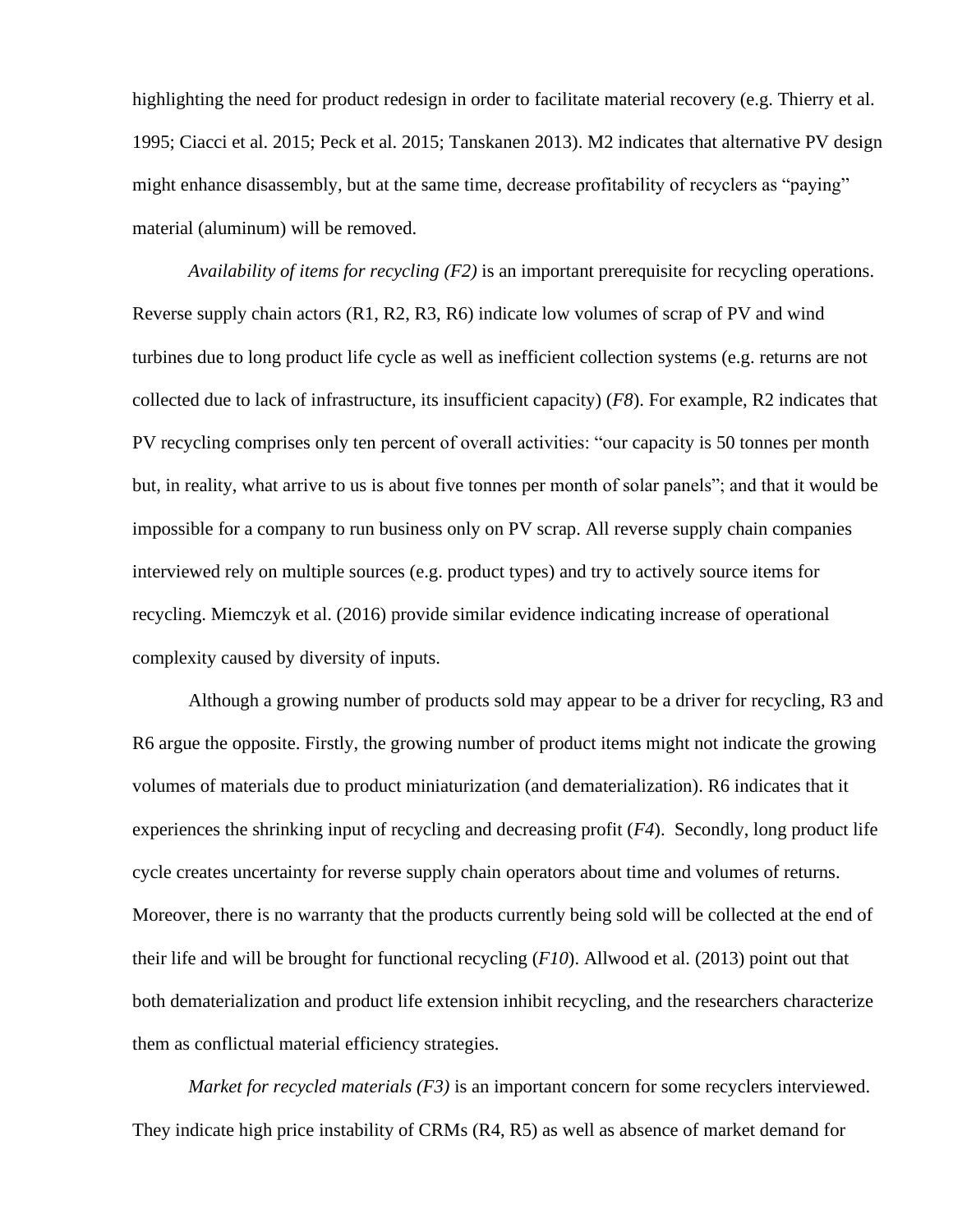recycled materials (R5). The manufacturers interviewed state that they cannot use recycled CRMs for PV and wind turbine production due to their lower quality (purity). Companies R1 and R2 also indicate that recycled CRMs could be utilized in other applications, but not in PV and wind turbines. In addition, R2 notices that component/product manufacturers are not the customers of recyclers, as they do not purchase raw materials, but semi-finished products, and thus do not recognize incentives to invest in that market. However, R3 is an example of a company with integrated manufacturing and recycling operations. For example, R3 recycles germanium from multiple applications (including PV) and employs it for production of wafers for PV. Rahimifard et al. (2009) point out that companies tend to invest in recycling only when the technologies and market are developed; instead, it is necessity to establish "pull recycling" when it is driven by demand for recycled materials.

The obtained evidence on inputs for (*F2*) and outputs of (*F3*) recycling indicate that boundaries of CLSC span across different supply chains, and resemble rather a network: items for recycling come from multiple sources and recycled materials are employed in multiple applications. Given this mode of operations, we agree with Geyer et al. (2015) that for systems with a focus on material flows, it is not useful to identify a closed loop within a scope of the same company (an original producer) (Sasikumar and Kannan 2008; Pagell, Wu, and Murthy 2007) or the same product system (Dubreuil et al. 2010).

*Economic feasibility (F4)* is an important prerequisite for companies to consider involvement into new activities. This has been emphasized both for recycling processes (Hagelüken 2014) and for a closed-loop supply chain (Guide and Van Wassenhove 2009; Guide, Harrison, and Van Wassenhove 2003). Moreover, Guide and Van Wassenhove (2009) indicate the need for developing business opportunities for companies to get involved in product/material recovery operations, rather than put pressures on them by legislation.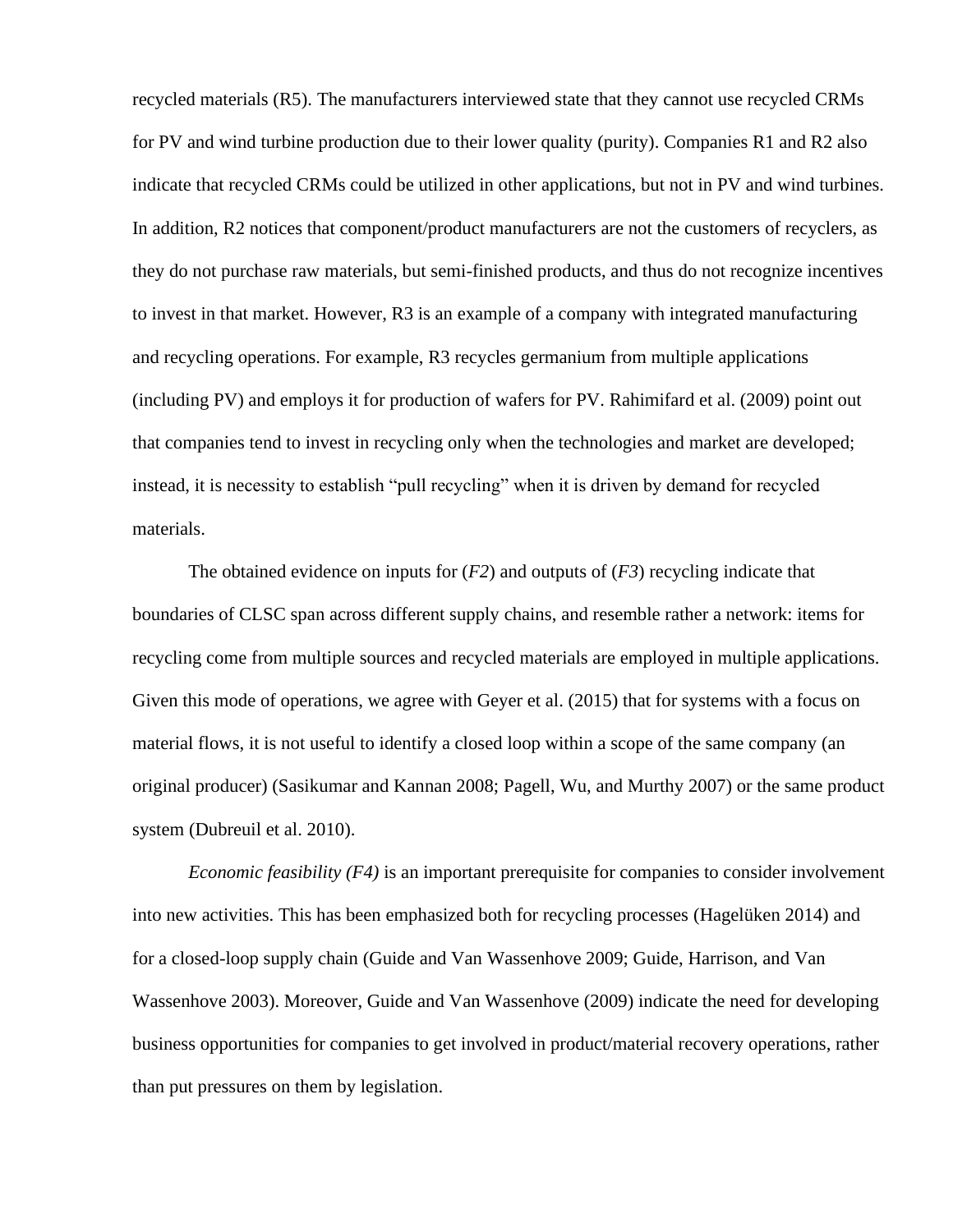For a recycler, it makes sense to operate when the value of recovered materials is higher than operation costs. R3 points out that "when material's value is not enough, there could be also fees to cover the recycling services paid by municipalities, by consumers, by government etc." R6 indicates decreasing profit due to lower embedded value (miniaturization) (*F2*), complex mixes of materials per product item (*F1*), inefficient collection system (*F8, F2*). R2 indicates that, due to high costs of recycled materials, it is more convenient for PV manufacturers to use materials that come from mines. For R4 and R5 CRM recycling is not attractive mainly due to high market instability of these materials in terms of prices (*F3*). R6 tried to establish CLSC with a wind turbine manufacturer, but that collaboration stopped when REE prices went down and it became cheaper to obtain materials from primary sources. Examples of R6 and R2 demonstrate that companies driven by business opportunities may change in industrial infrastructure (*F8*) and supply chain relations (*F7*). In general, the obtained evidence confirms the statement of Hagelüken (2014) and UNEP (2013) that recycling technology will be developed when business opportunities for CLSC are recognized.

It is important to take into consideration that the economic viability of recycling depends on various factors. The obtained evidence confirms indications of Hagelüken (2014) regarding such factors as material prices, R&D progress to reduce costs of the recycling processes, available volumes of items for recycling, economy of scale etc. When relying on market mechanisms, it is necessary to consider market failure to comprise all externalities such in price as an environmental impact (Morley and Eatherley 2008; Söderholm and Tilton 2012). That eventually may make recycled materials less expensive and more competitive in comparison to materials from primary sources. Hagelüken (2014) points out that it would be wrong to wait for favorable economic conditions to come to initiate recycling operations, as materials embedded in end-of-life product would be lost in the meantime.

*Competition (F5)* is experienced by recyclers in terms of loss of items that go for nonfunctional (and cheaper) recycling channels (R3, R6), ultimately damaging profitability of recycling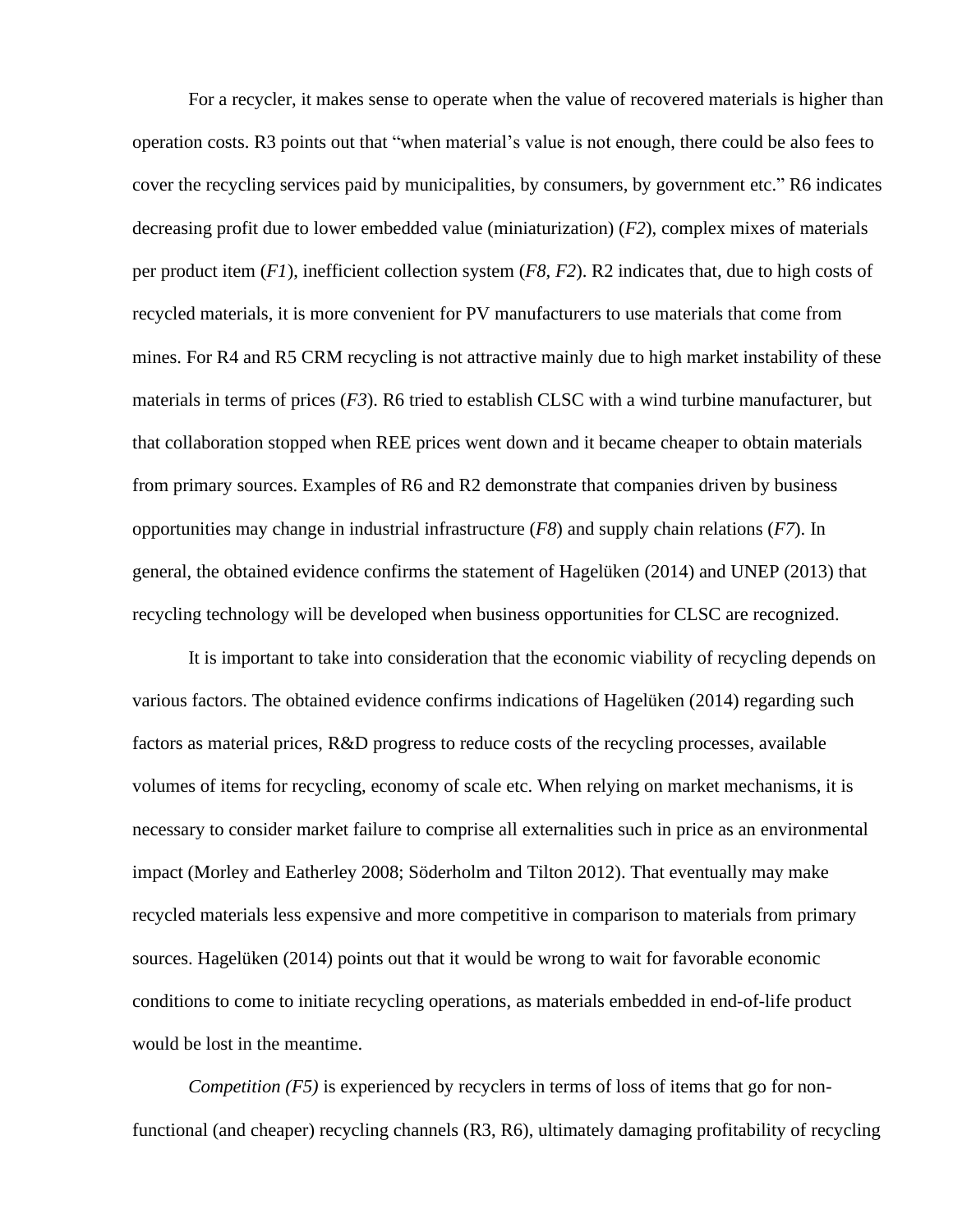operations (*F2*). R3 highlights the need for legislative support (*F9*) in creating an environment promoting multi-material recycling and installation of BAT at each stage of CLSC. Only R3 indicates that its CRM recycling activities give competitive advantage by providing additional source of CRMs supply for manufacturing activities and making the company less vulnerable to supply restrictions. The obtained evidence does not support the indications of previous studies for competitive advantage that CLSC brings to manufacturing companies or that CLSC can trigger competitive behavior between actors (Pagell, Wu, and Murthy 2007; Rahman and Subramanian 2012; Bell, Mollenkopf, and Stolze 2013).

*Information exchange and supply chain transparency (F6)* attracted least attention among companies interviewed. R3 indicates the need for process verification procedures for transparency over recycling operations and creating a level playing field for recyclers (*F5*). The "unpopularity" of F6 contradicts the literature that highlights importance of information exchange in CLSC development (Miemczyk, Howard, and Johnsen 2016; Roy and Whelan 1992; Besiou and Van Wassenhove 2015; Simpson 2010). In particular, Simpson (2010) argues about the power of information to identify material value, appropriate recovery options, new markets etc.; and Miemczyk, Howard, and Johnsen (2016) indicate that development and exchange of knowledge are indispensable for CLSC development. A possible explanation for "unpopularity" of F6 could be that its relevance is more evident for developed (rather than developing) CLSC. The findings of Besiou and Van Wassenhove (2015) provide implications for negative influence of competition on the willingness to share information between actors in CLSC.

*Engagement of supply chain actors (F7)* is indicated by R3 as a crucial factor for CLSC development. The company stresses importance of the dialogues between: *i)* product development and recycling, to facilitate disassembly and processing; *ii)* collection and pre-processing, to match initial sorting and mechanical separation; *iii)* pre-processing (mechanical part) and recycling (metallurgy), to match the processes; and *iv)* between recycling and mining, to operate as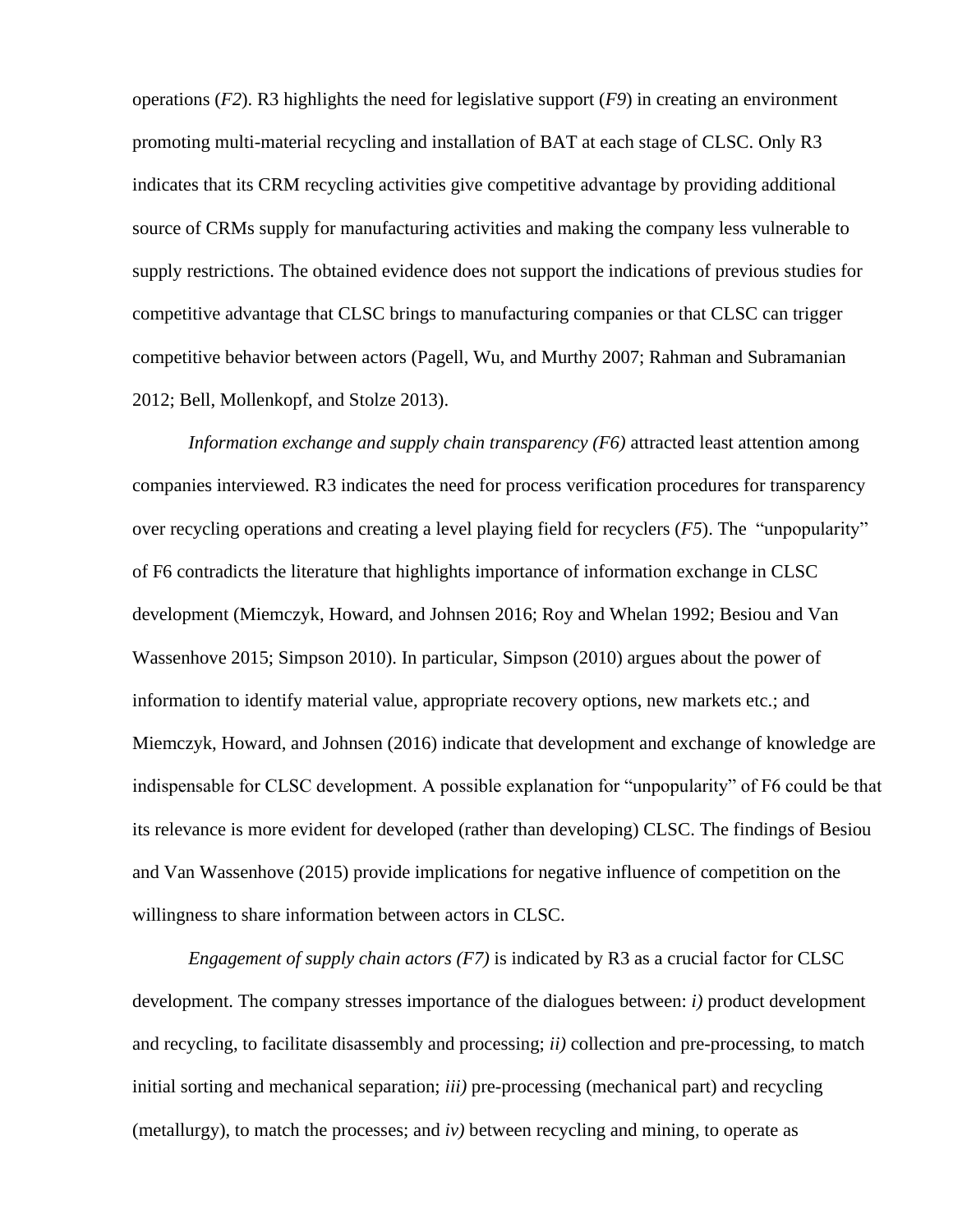complementary systems. Moreover, R3 emphasizes the dynamics of these interactions: "as a new product comes to the market, these dialogues should be updated". Previous studies support the importance of engagement of supply chain actors (F7). In particular, Defee et al. (2009) argue for CLSC orientation (meaning alignment, cooperation and sharing responsibilities among supply chain members) as an important prerequisite for CLSC development. Miemczyk, Howard, and Johnsen (2016) indicate the same role of collaborative development and planning. Hagelüken (2014) stresses that interactions between supply chain actors would make more difference for CLSC development than technical feasibility of recycling. Among interviewed companies, only R3, R6 and M4 report collaboration with other supply chain actors and/or research institutes. However, the companies worked only on technological feasibility of CRM recycling, but not development of CLSC by establishing a dialogue between different companies along CLSC.

Engagement of CLSC actors is impossible without information exchange (e.g. Cao and Zhang 2011). In particular, many researchers indicate the necessity for both collaboration and information exchange for success of CLSC (Simpson 2010; Hagelüken 2014; Roy and Whelan 1992). However, Miemczyk, Howard, and Johnsen (2016) note that not all actors need to be equally involved. While engagement and collaboration with supply chain members could be selective, e.g. R6 worked together with a manufacturer on REE recycling technology development, the transparency in supply chain requires smooth flow of information through all supply chain tiers.

*Established industrial infrastructure (F8)* has a great impact on the way in which recycling is performed. Recent studies indicate that CRM recycling does not always happen due to unwillingness to pay more for advanced recycling process (*F4*) or/and low implementation of best available technologies (BAT) (*F8*) (UNEP 2013; Hagelüken 2014). Hagelüken (2014) stresses importance of BAT implementation at each stage of the supply chain, because the efficiency of CLSC corresponds to the efficiency of its weakest stage. The interviewed companies indicate that a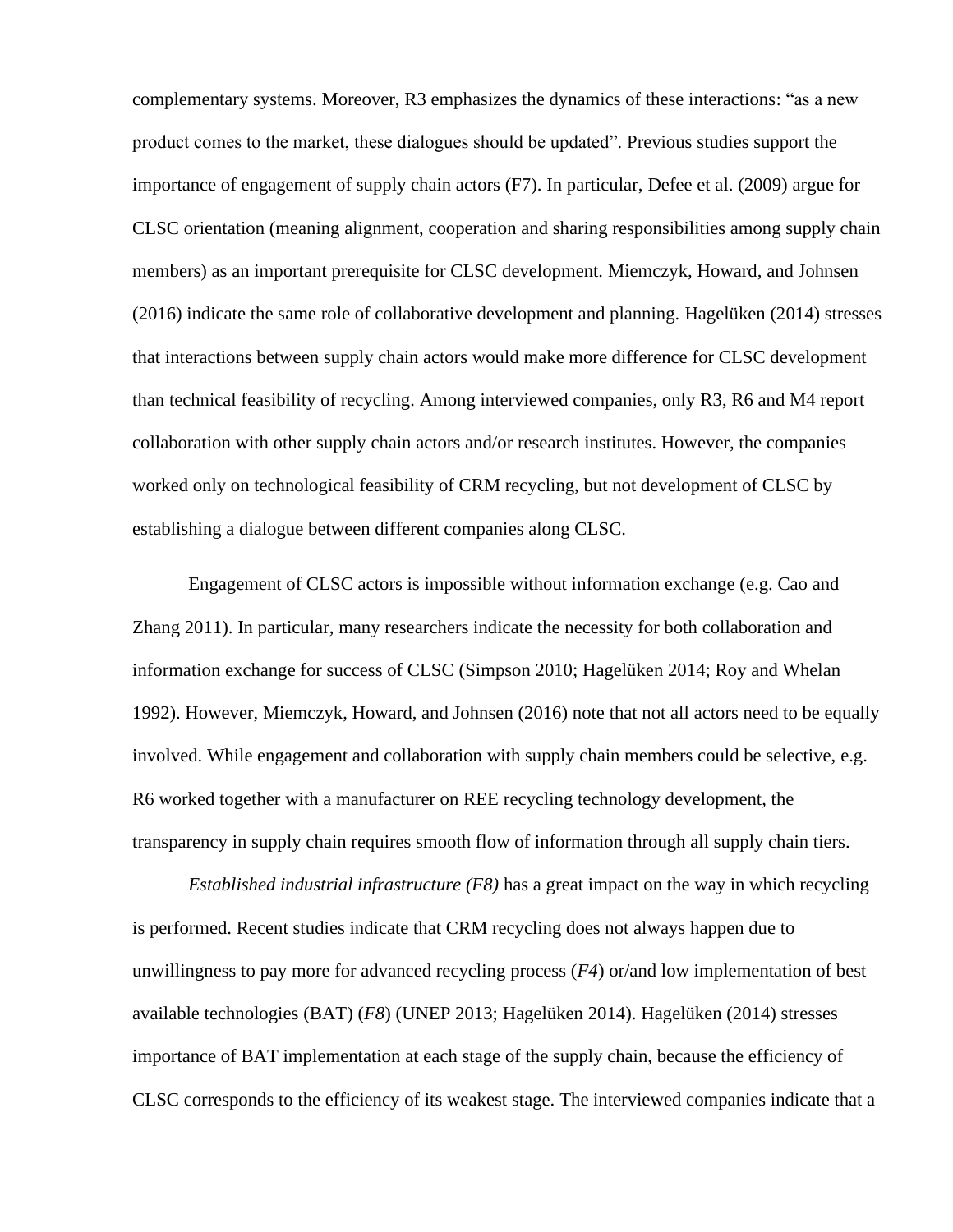lot of products are still not efficiently collected (R1, R6) and/or go to non-functional recycling (sometimes illegally) (R3, R6), creating a business environment in which it is difficult to compete for companies that perform BAT recycling and are oriented to quality of recycled materials (*F5*).

*Legislation (F9)* plays an important role for facilitating CLSC for CRM development. Attention of policy-makers to the secondary raw materials considerably enhanced recycling activities in the EU, initially with the purpose of waste reduction and material efficiency, and now also for securing the access to materials, as company R3 noted. Rahman and Subramanian (2012) finds that legislation plays the main driving force for reverse supply chain development. Besiou and Van Wassenhove (2015) also indicate the power of regulations to address all challenges pointed out in their study. Hagelüken (2014) highlights an ability of policy-makers to take a holistic perspective and consider all factors and their interdependencies.

Although European legislation enhanced the collection of end-of-life products (*F2, F8*), it is oriented towards mass recycling that does not support CRM recycling (R3). Company R3 indicates the need for obligatory standards for recycling operations and process verification procedures for ensuring high quality multi-material recycling.

Nowadays there is no legislation directed specifically towards critical materials. However, the recent EU roadmap for circular economy (European Commission 2015) acknowledged the urgency to address the following problems related to CRMs: quality of recycling, standards for recycling processes, data availability and information exchange. In addition, Reck and Graedel (2012) and Dewulf et al. (2016) point out a need for policy initiatives at the international level.

The importance of raising *public engagement (F10)* is indicated by companies R1 and R3. They point out a necessity to inform and educate both customers and supply chain actors about opportunities and benefits of recycling and closing the loop in order to facilitate collection of endof-life products (*F2*). Thus, in general the obtained evidence supports the literature, but does not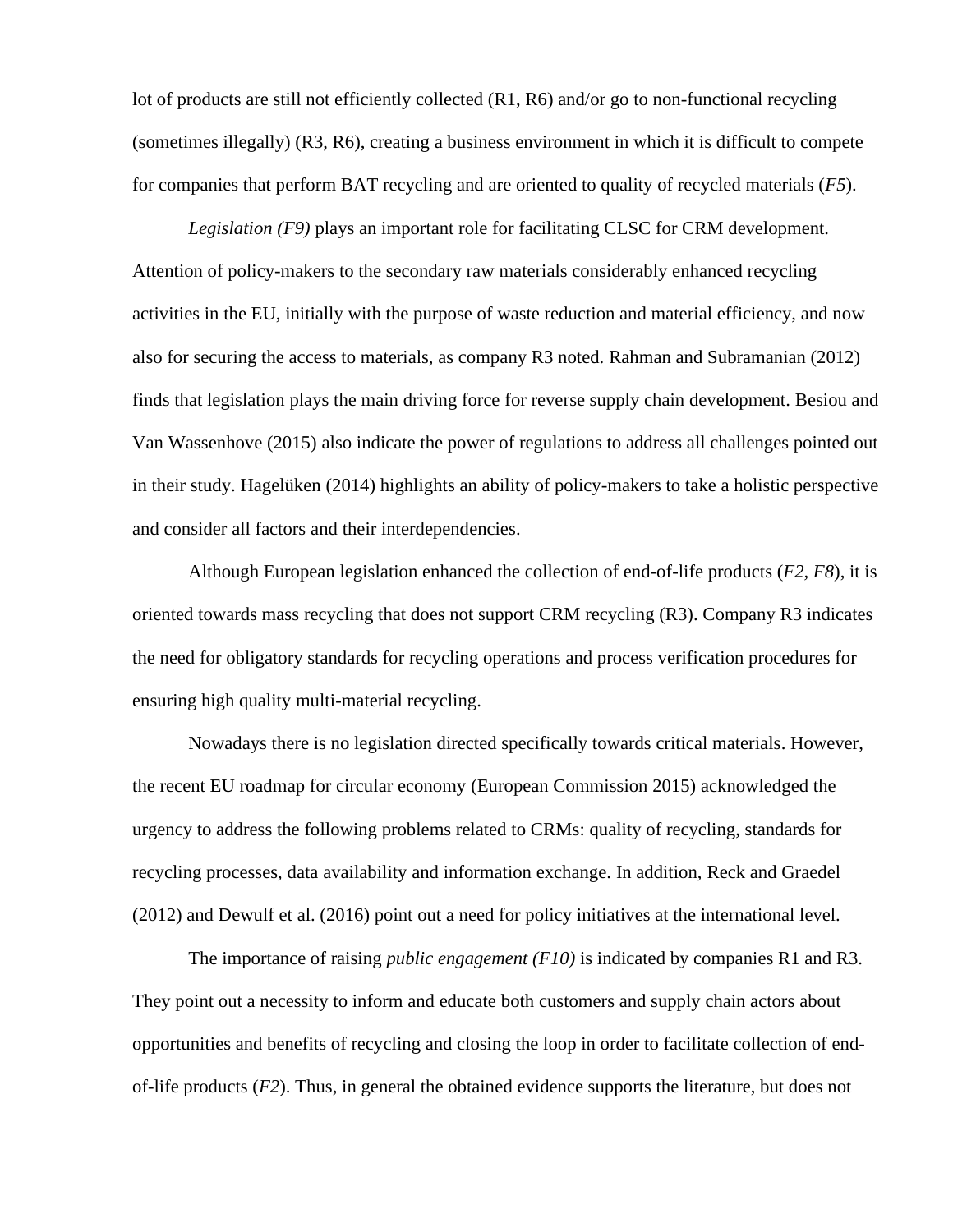address all issues mentioned in the literature, such as concerns for environment preservation (Rahman and Subramanian, 2012).

### **Discussion**

### *Differences between various supply chain actors*

The empirical results presented above suggests that the companies interviewed view differently the factors influencing development of CLSC for CRM. As shown in Table 4, the PV producers (M1 and M2) mentioned only technical feasibility of recycling (F1), while two wind turbine manufacturers (M3 and M4) together referred to three factors out of ten: F1, F2 and F7. However, given empirical evidence, there is no viable ground to make consistent differentiation between manufacturers in terms of industry or supply chain position. It is possible to imply the same about the reverse supply chain operators that together indicated relevance of all ten factors, but individually mentioned different sets of factors with most common ones as F1-F4. The difference is evident between manufacturing companies and reverse supply chain operators in terms of the variety and meaning of factors indicated.

The variety of factors considered by reverse supply chain operators could indicate that they have a better understanding of requirements for enabling CLSC for CRM. This can be explained by the fact that CLSC is more related to their business models and operational environment. Moreover, the evidence collected from R3 imply that both a focus on critical materials and the integration of CRM recycling with manufacturing operations (in-house recycling) support a strategic view in favor of closing the loop of CRMs. The limited set of factors indicated by the manufacturers interviewed may imply that those factors provide sufficient evidence to consider CLSC for CRM as not attractive/feasible business activity, and therefore, there is no need for any further examination.

It appears that the manufacturers interviewed do not take long-term perspective on recycling and closing the loop. They prefer to postpone dealing with it when there will be need (e.g. lack of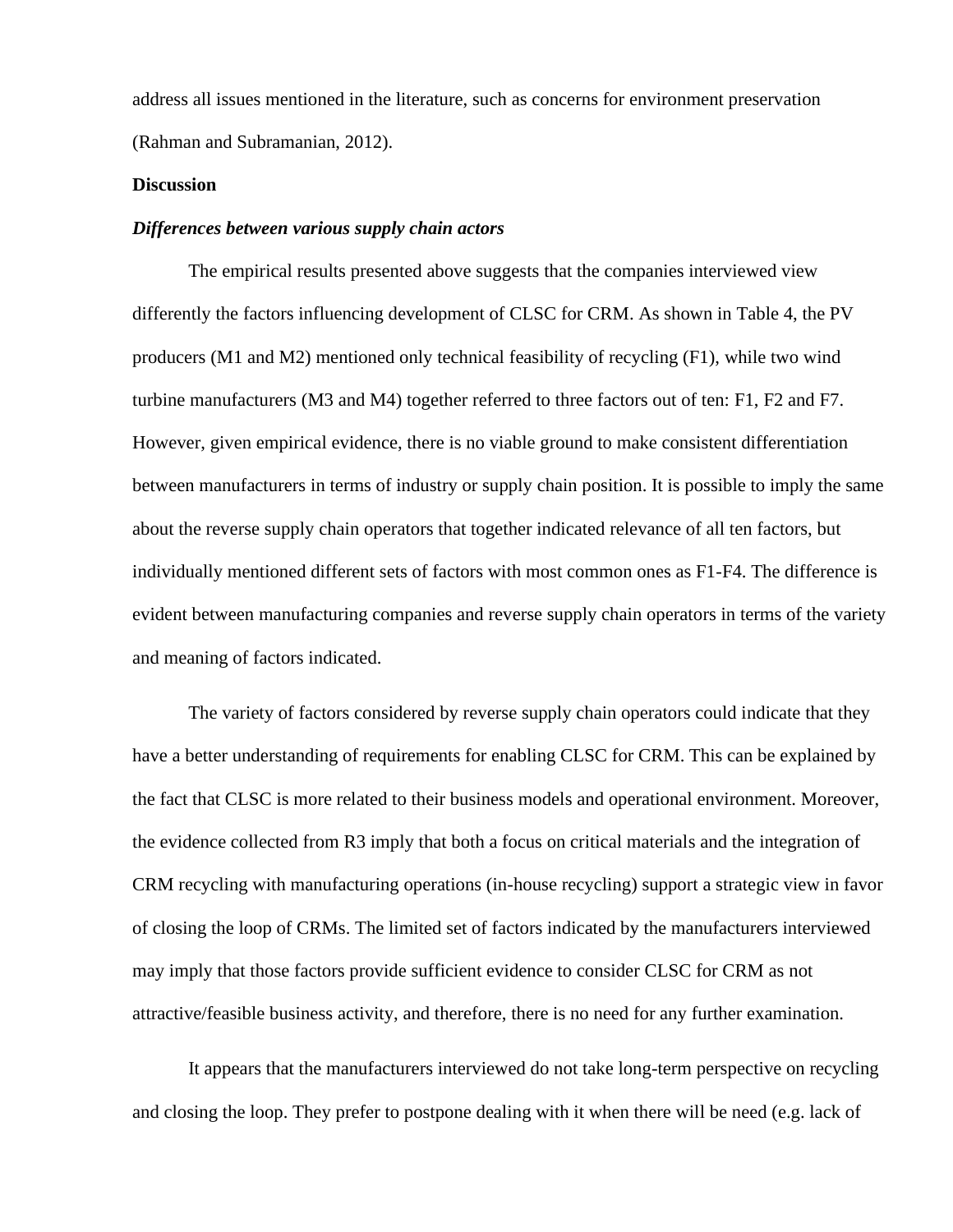supply from traditional sources) or benefits in a short term (e.g. large volumes of collected end-oflife products). However, Alonso et al. (2007) and Tanskanen (2013) caution that recycling as a materials criticality option require technical competence and infrastructure to be in place before supply disruptions occurs.

As previously mentioned, the interviewed reverse supply chain operators and manufacturers consider technical feasibility (F1) in different ways. The core difference between these companies lies in viewing CLSC development from either a material or a product perspective corresponding to positions of reverse supply chain operators and manufacturing companies accordingly. However, according to the previous studies, it is necessary to incorporate both perspectives to ensure sustainable material use (Hagelüken 2014; Lifset and Eckelman 2013). Such contradictory perceptions of supply chain actors imply a lack of the dialogue between these operators and/or misalignment of incentives. In addition, it should be noticed that no one is currently responsible for closing the loop, and the companies are focused primarily on their own operations.

### *Bottleneck and enabling conditions*

The interviewed companies reveal the enabling and bottleneck conditions for each factor F1- F10. From Table 5 it is possible to notice that the bottlenecks and enablers were indicated mainly by reverse supply chain operators, while manufacturing companies have rather limited view on CLSC. The indicated bottlenecks prevail in number several enablers mentioned. Such a misbalance may explain low recycling rates of CRMs (UNEP 2013) and perception of CLSC for CRM as an unattractive business activity and a strategy for mitigation of materials criticality (Lapko, Trucco, and Nuur 2016; Mroueh et al. 2014). However, the division between enabling and bottleneck conditions is made in order to characterize the current state, and therefore, is rather indicative. Bottleneck conditions could serve as guidelines for enabling actions.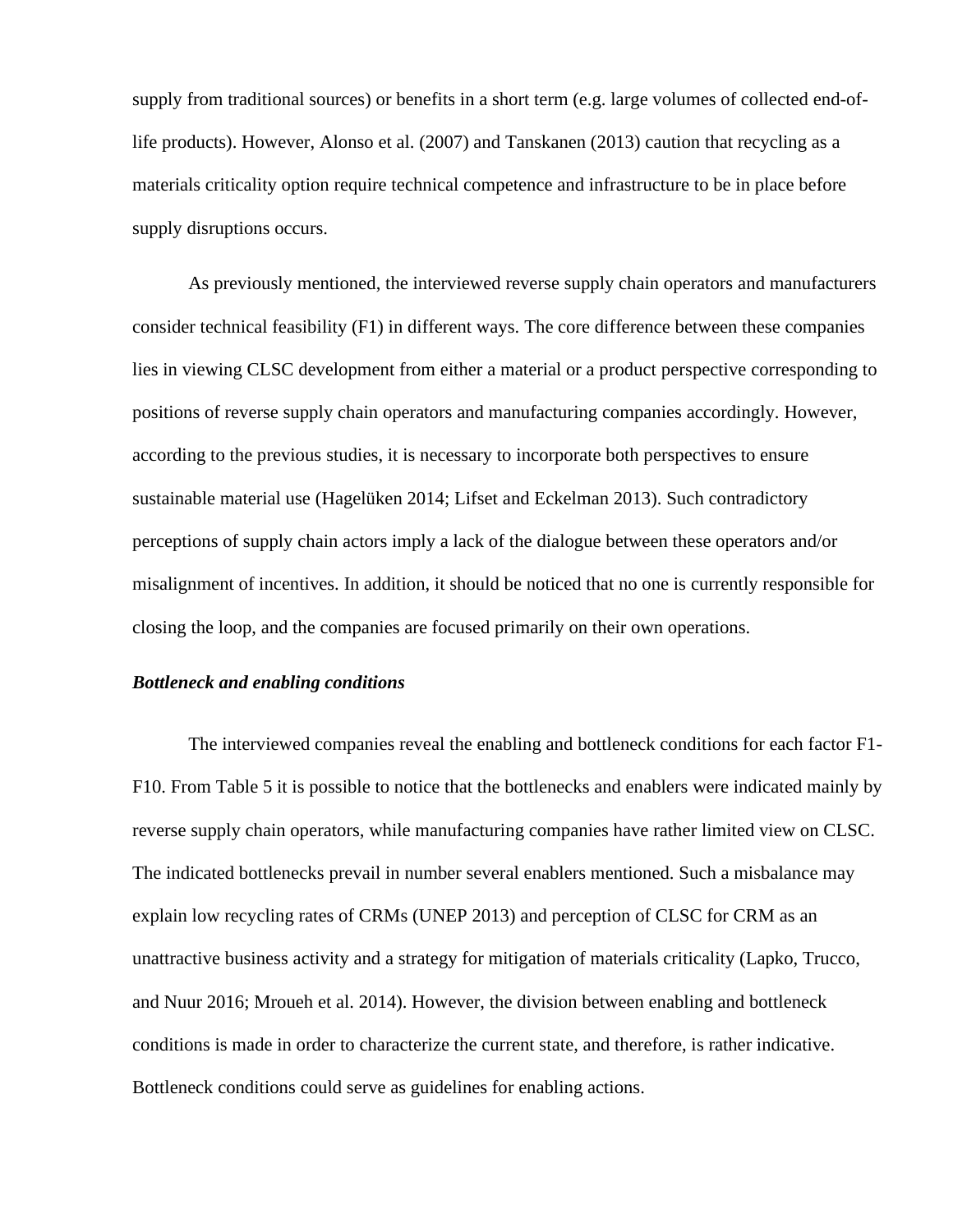Furthermore, it is possible to notice that some bottlenecks affect multiple factors and some factors are affected by several bottlenecks. This provides implications for interdependence of factors and that challenges for CLSC for CRM not necessarily lie within a certain single factor. In particular, Hagelüken (2014) stresses that neither environmental and social concerns, nor market forces alone are sufficient enough to ensure CRM recycling and CLSC development. It is a complex system, which requires comprehensive multi-dimensional effort.

Rogers and Tibben-Lembke (1999) and Agrawal et al. (2015) point out that enablers (drivers) and bottlenecks (barriers) differ according to the context of the study, and that the same factor could be an enabler and a bottleneck in different contexts. Although the research design of the paper allows to indicate bottlenecks and enablers common for different CRMs and technologies (PV and wind turbines), and accounts for perspectives of different supply chain actors, this paper is inevitably limited to the companies, industries and CRMs considered. However, it is possible to indicate that the obtained results support previous research underlining such issues as infrastructure, technical and economic feasibility (Geyer and Jackson 2004; Besiou and Van Wassenhove 2015; Simpson 2010; Rahimifard et al. 2009). Nevertheless, the material perspective on CLSC development taken in this study allowed to obtain a greater level of details for a greater variety of factors. In addition, the paper offers empirical evidence that support insights in reports and rather conceptual papers (Eurometaux 2013; Reck and Graedel 2012).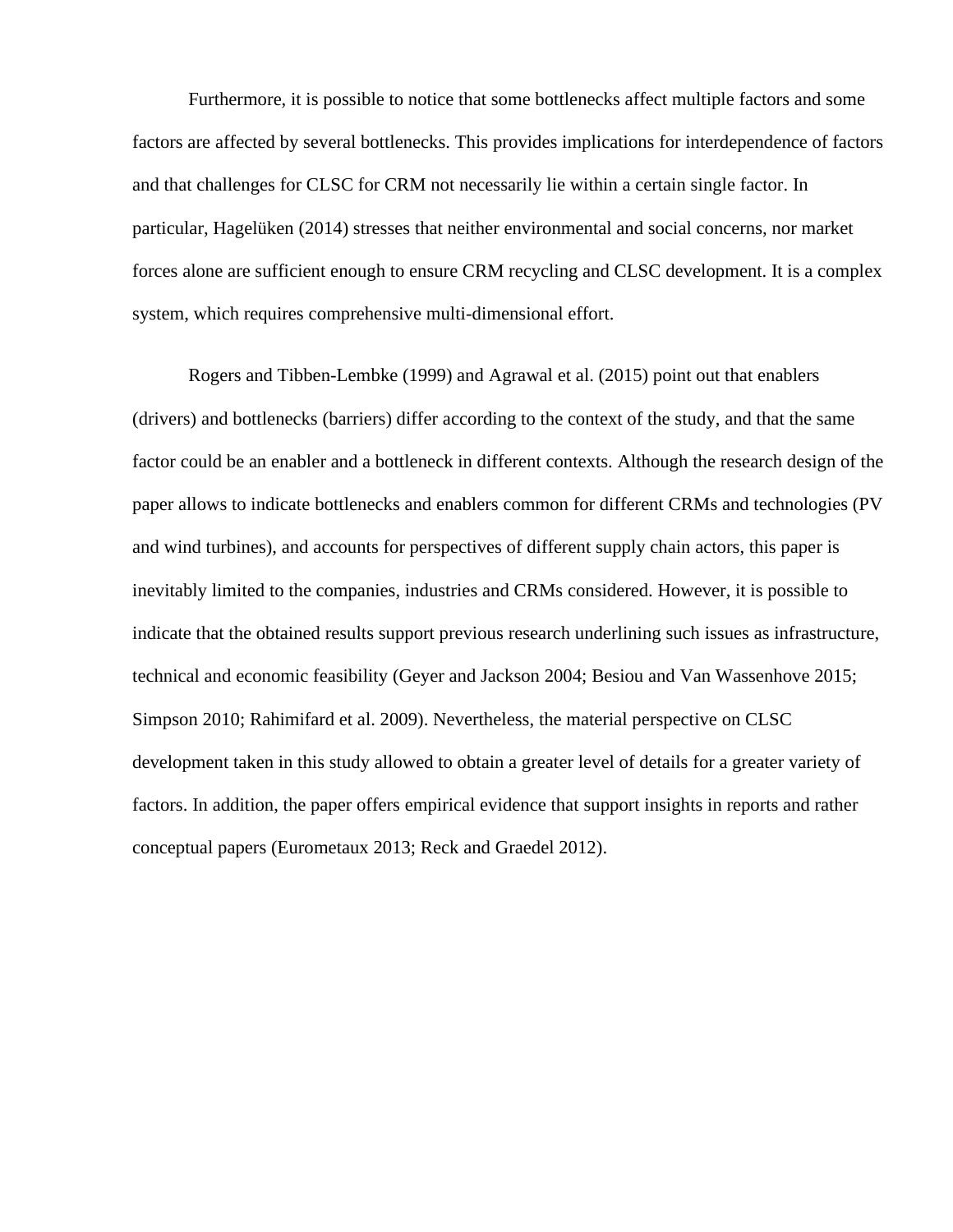|  |  | Table 5. Enabling and bottleneck conditions |  |  |
|--|--|---------------------------------------------|--|--|
|--|--|---------------------------------------------|--|--|

| <b>Enablers and bottlenecks</b>                                                            | $E^*$     | B | $R^*$     | $\mathbf{M}^{\cdot}$ | F1 | F <sub>2</sub> | F <sub>3</sub> | F <sub>4</sub> | F <sub>5</sub> | F <sub>6</sub> | F7 | F8 | F9 | F10 |
|--------------------------------------------------------------------------------------------|-----------|---|-----------|----------------------|----|----------------|----------------|----------------|----------------|----------------|----|----|----|-----|
| Uncertainty about volumes of returns (long product life cycle; extension                   |           |   |           |                      |    |                |                |                |                |                |    |    |    |     |
| of product life cycle)                                                                     |           |   |           |                      |    | 0              |                |                |                |                |    |    |    |     |
| Increase of products sold                                                                  | $\bullet$ |   | $\bullet$ |                      |    | $\bullet$      |                | $\bullet$      |                |                |    |    |    |     |
| Miniaturization, dematerialization (low concentrations of materials)                       |           |   |           |                      |    |                |                |                |                |                |    |    |    |     |
| Inefficient collection systems                                                             |           |   |           |                      |    |                |                |                |                |                |    |    |    |     |
| Leakage of collected items to non-functional recycling (and cheaper)<br>recycling channels |           |   |           |                      |    | 0              |                |                |                |                |    |    |    |     |
| Complex mixes of materials in a product item                                               |           |   |           |                      |    |                |                |                |                |                |    |    |    |     |
| Low implementation of recycling BAT                                                        |           |   |           |                      |    |                |                |                |                |                |    |    |    |     |
| Lack of appropriate recycling technology                                                   |           |   |           |                      |    |                |                |                |                |                |    |    |    |     |
| Unwillingness to pay for more advanced recycling process                                   |           |   |           |                      |    |                |                | $\bullet$      |                |                |    |    |    |     |
| Instability of market for recycled materials                                               |           |   |           |                      |    |                |                |                |                |                |    |    |    |     |
| Higher cost of recycled materials in comparison to primary ones                            |           |   |           |                      |    |                |                |                |                |                |    |    |    |     |
| Lack of demand for CRM recycled                                                            |           |   |           |                      |    |                |                |                |                |                |    |    |    |     |
| Quality of recycled materials is lower than required for considered                        |           |   |           |                      |    |                |                |                |                |                |    |    |    |     |
| applications                                                                               |           |   |           |                      |    |                |                |                |                |                |    |    |    |     |
| Lack of interconnections between all stages of CLSC                                        |           |   | $\bullet$ |                      |    |                |                |                |                |                |    |    |    |     |
| Lack of process verification procedures                                                    |           |   |           |                      |    |                |                |                |                |                |    |    |    |     |
| Legislative orientation towards mass-recycling (not multi-materials                        |           |   |           |                      |    |                |                |                |                |                |    |    |    |     |
| recycling)                                                                                 |           |   |           |                      |    |                |                |                |                |                |    |    |    |     |
| Legislative support for wastes reduction                                                   |           |   | $\bullet$ |                      |    | $\bullet$      |                |                |                |                |    |    |    |     |
| Legislative support for collection of end of life products                                 |           |   | $\bullet$ |                      |    |                |                |                |                |                |    |    |    |     |
| Lack of obligatory standards for recycling operations                                      |           |   |           |                      |    |                |                |                |                |                |    |    |    |     |
| Lack of public engagement in recycling and closed-loop operations                          |           |   |           |                      |    |                |                |                |                |                |    |    |    |     |

 $E =$  enabler; B = bottleneck; R = reverse supply-chain operator; M = manufacturing company; F1 to F10 = factors.

*Note*: BAT = best available technologies; CRM = critical raw material; CLSC = closed-loop supply chain.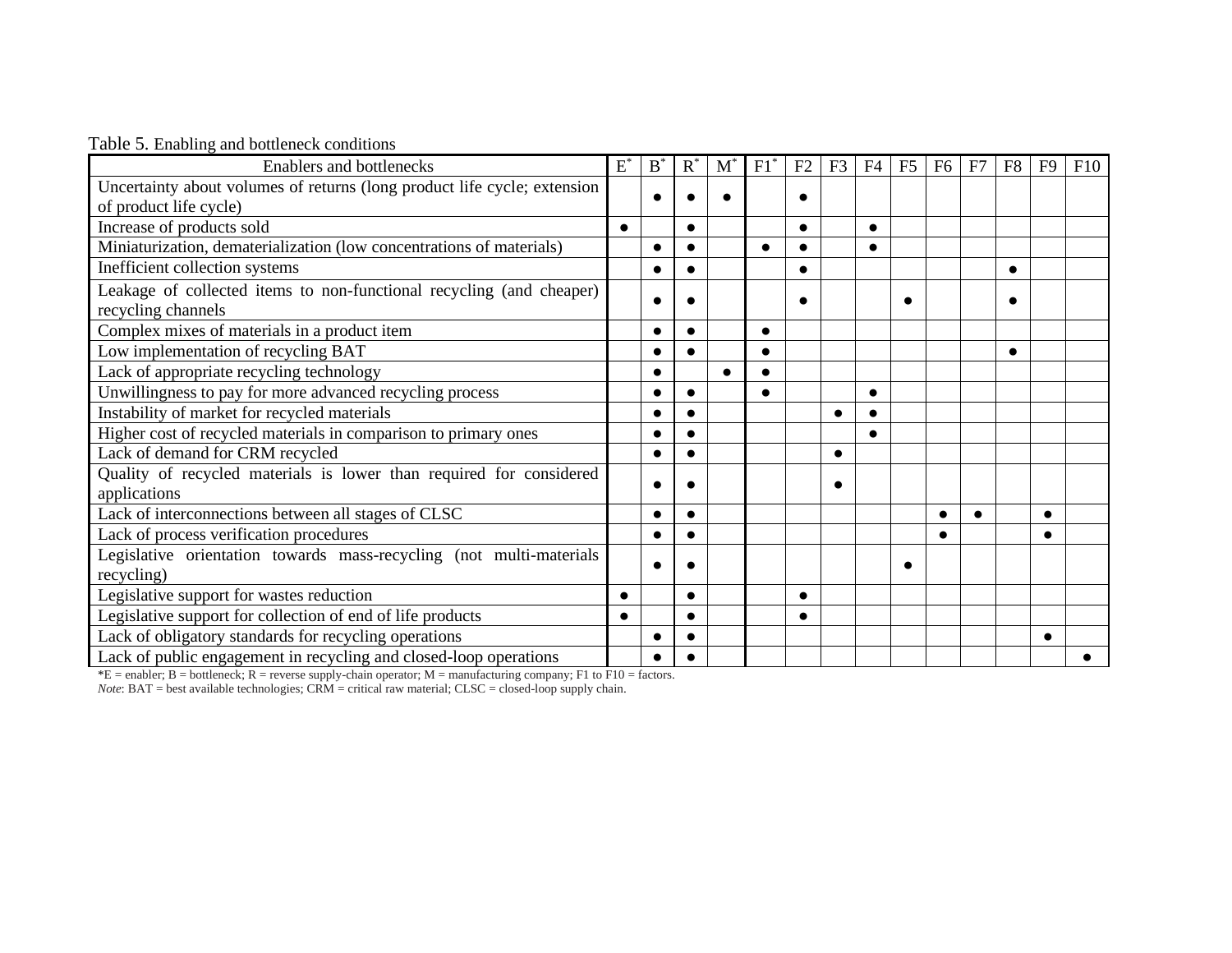#### **Conclusions and further research**

This paper extends the discussion on CLSC implementation by considering CLSC with recycling as a product recovery option and by specifically focusing on closing the loop of materials embedded in products. It highlights the importance of the material perspective on CLSC development, as a dominant product perspective does not provide a necessary level of detail for examination of such systems. The empirical example of CRMs underlines the urgency of the material perspective.

The paper provides empirical evidence from multiple supply chain actors in PV and wind turbine industries that can potentially be part of CLSC for CRM. Building on the existing literature, the paper offers a list of factors for CLSC development with the focus on CRM recycling. This list can serve practitioners and policy-makers as an instrument for examination of the current state of CLSC, for better understanding of different aspects of CLSC, for enabling holistic view on CLSC development, for facilitating decision making on the actions enabling CLSC.

The obtained results suggest the diversity of views regarding CLSC for CRM implementation, and in particular, the gap between manufacturers and reverse supply chain operators. Incentive misalignment and lack of holistic view on CLSC development pushes attention of companies on their own operations rather than on search for opportunities for collaboration and new business development. Furthermore, as material flows are not limited by geographical boundaries and CLSC for CRM is rather a global system, consistent harmonization of legislation at the international arena could support closing the loops of materials and circular economy in general.

The paper also contributes to the discussion on mitigation of materials criticality by providing empirical evidence in relation to strategic viability and operational feasibility of closing the loop of CRMs through recycling. The obtained evidence on bottlenecks for implementation of CLSC for CRM provide implications for unpopularity of this strategy to mitigate materials criticality.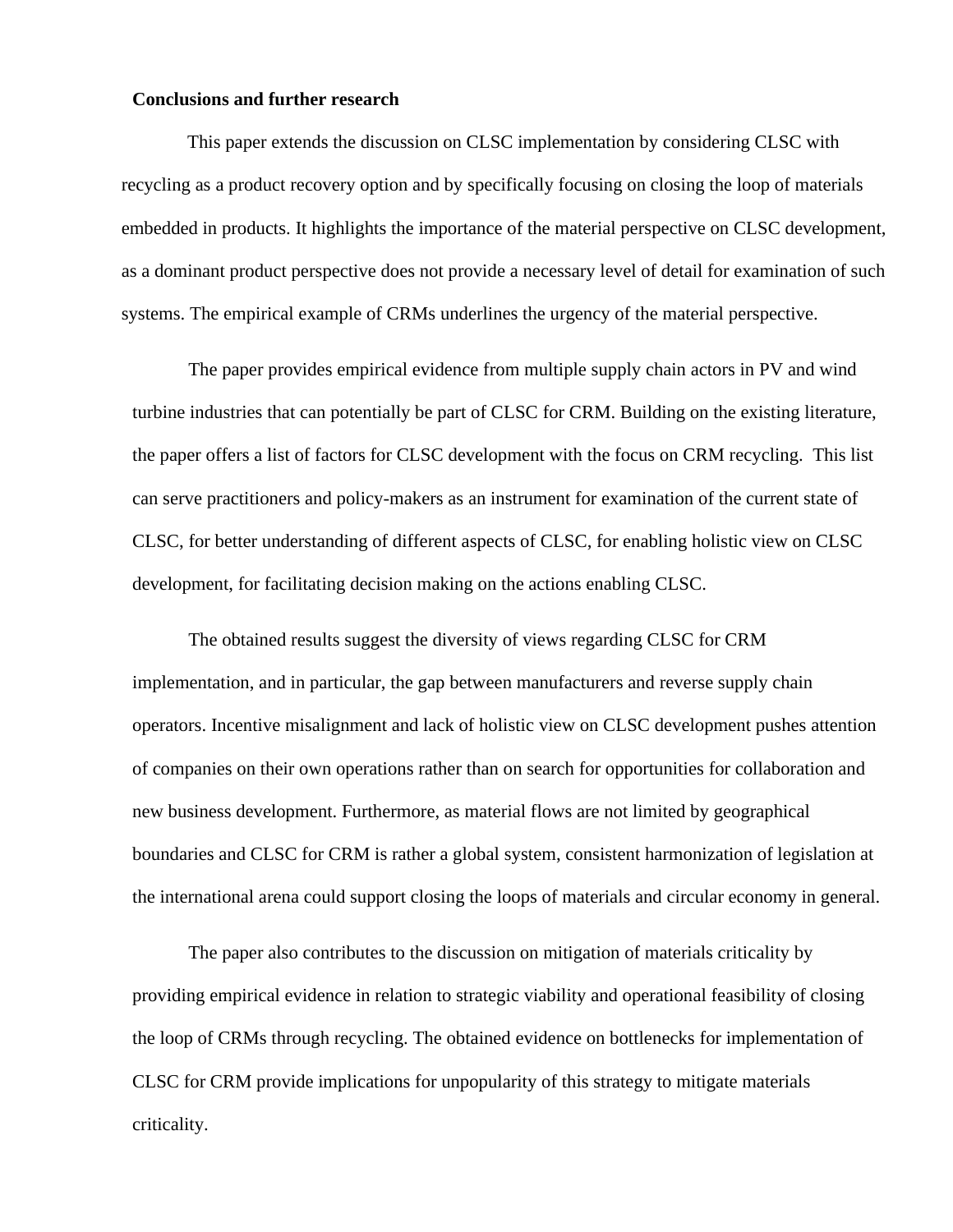Further research should address the empirical limitations of this study by examining other critical materials and industries, broader range of companies within a supply chain and from a wider geographical scope. It is necessary to investigate if development of CLSC for CRM is subject to contingencies specific to a certain industry, a supply chain or a critical material considered. Further research should focus on investigation of interconnections between applications where the same material is used, as closing the loop of a material depends on its recycling potential in all applications. Finally, it would be important to explore possible interconnections and dynamics between the considered factors.

## **Funding information**

This paper is produced as part of the EMJD Programme European Doctorate in Industrial Management (EDIM) funded by the European Commission, Erasmus Mundus Action 1.

In addition, Prof. Cali Nuur wants to acknowledge the generous grant from Marianne and Marcus Wallenberg Foundation (no. MMW 2013.0194) in contributing to this paper.

### **References**

- Agrawal, Saurabh, Rajesh K. Singh, and Qasim Murtaza. 2015. "A Literature Review and Perspectives in Reverse Logistics." *Resources, Conservation and Recycling* 97: 76–92.
- Allwood, Julian M, Michael F Ashby, Timothy G Gutowski, and Ernst Worrell. 2013. "Material Efficiency : Providing Material Services with Less Material Production." *Philosophical Transactions of the Royal Society* (371): 1–15.
- Allwood, Julian M., Michael F. Ashby, Timothy G. Gutowski, and Ernst Worrell. 2011. "Material Efficiency: A White Paper." *Resources, Conservation and Recycling* 55 (3): 362–381.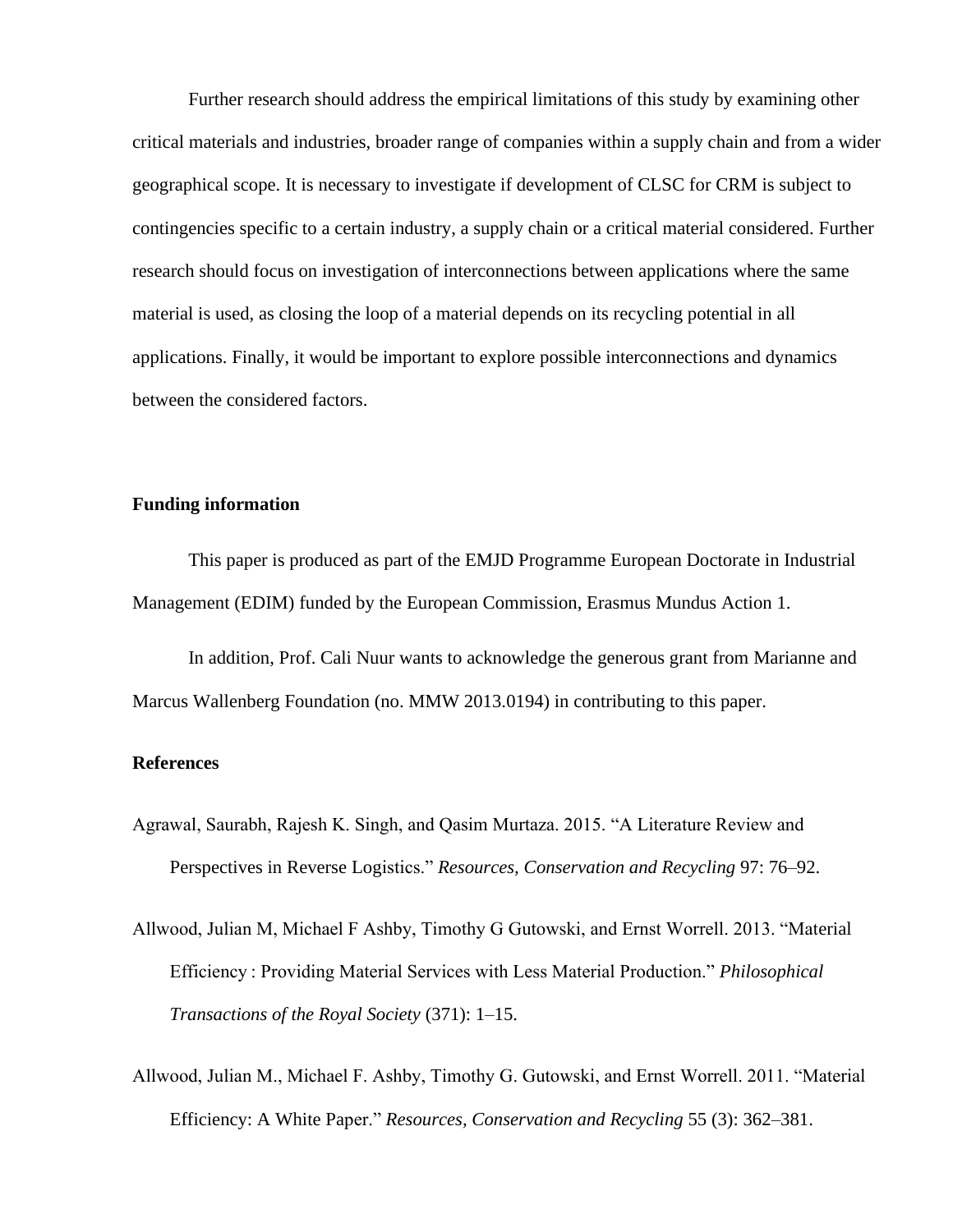- Alonso, Elisa, Jeremy Gregory, Frank Field, and Randolph Kirchain. 2007. "Material Availability and the Supply Chain : Risks , Effects , and Responses." *Environmental Science & Technology* 41 (19): 6649–6656.
- Anctil, Annick, and Vasilis Fthenakis. 2013. "Critical Metals in Strategic Photovoltaic Technologies: Abundance versus Recyclability." *Prog. Photovolt: Res. Appl.* 21 (6): 1253– 1259.
- Bell, John E., Diane a. Mollenkopf, and Hannah J. Stolze. 2013. "Natural Resource Scarcity and the Closed-Loop Supply Chain: A Resource-Advantage View." *International Journal of Physical Distribution & Logistics Management* 43 (5): 351–379.
- Besiou, Maria, and Luk N. Van Wassenhove. 2015. "Closed-Loop Supply Chains for Photovoltaic Panels: A Case-Based Approach." *Journal of Industrial Ecology* 20 (4): 929–937.
- Buchert, Matthias, Doris Schüler, and Daniel Bleher. 2009. "Critical Metals For Future Sustainable Technologies And Their Recycling Potential." Darmstadt , Germany : Öko-Institut & UNEP-DTIE.
- Burrell, J. 2009. "The Field Site as a Network: A Strategy for Locating Ethnographic Research." *Field Methods* 21 (2): 181–199.
- Cao, Mei, and Qingyu Zhang. 2011. "Supply Chain Collaboration: Impact on Collaborative Advantage and Firm Performance." *Journal of Operations Management* 29 (3): 163–180.
- Carter, Craig R., and Lisa M. Ellram. 1998. "Reverse Logistics: A Review of the Literature and Framework for Future Investigation." *Journal of Business Logistics* 19 (1): 85–102.

Ciacci, Luca, Barbara K Reck, N T Nassar, and T. E. Graedel. 2015. "Lost by Design."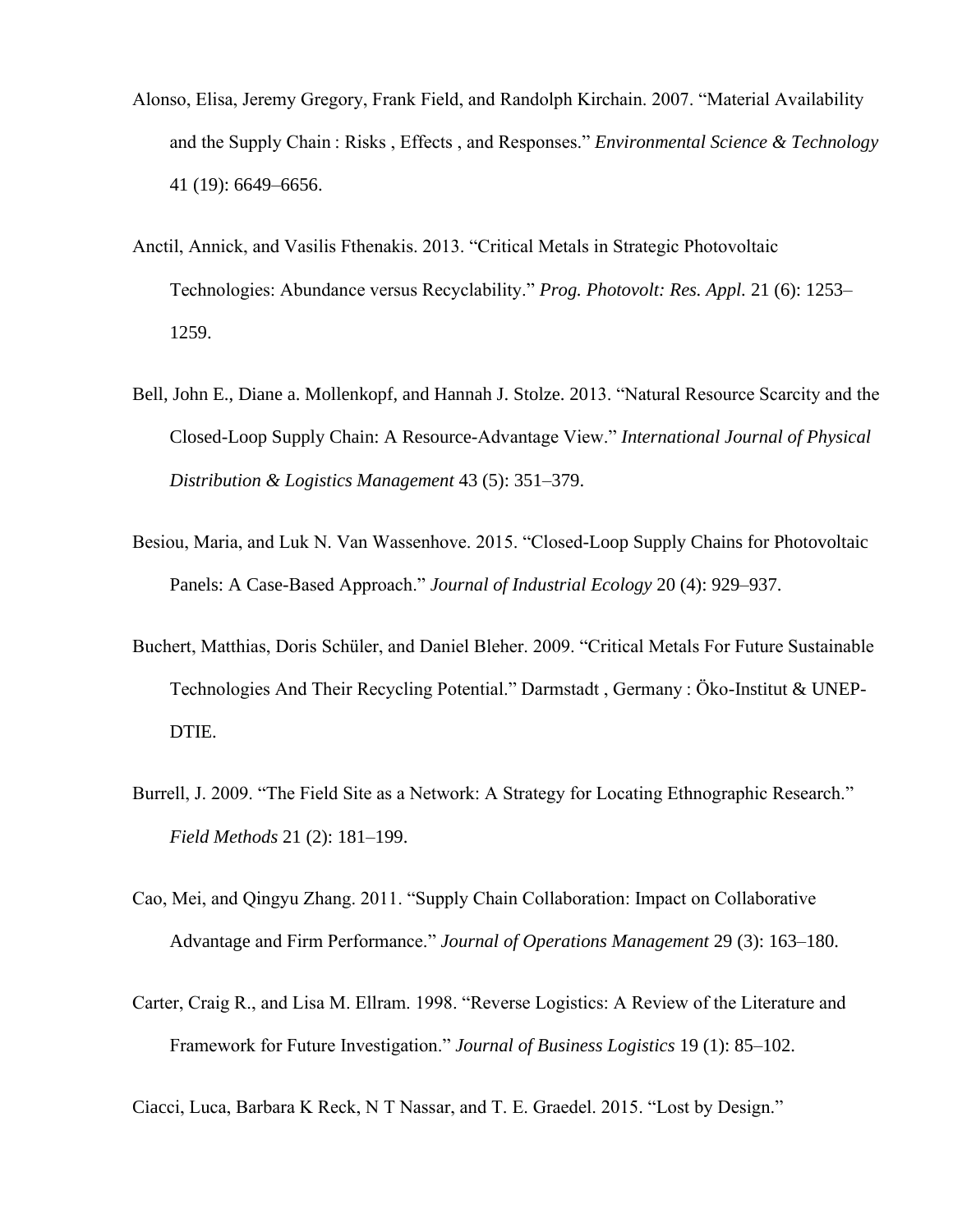*Environmental Science & Technology* 49 (16): 9443–9451.

- Defee, C Clifford, Terry Esper, and Diane Mollenkopf. 2009. "Leveraging Closed-Loop Orientation and Leadership for Environmental Sustainability." *Supply Chain Management: An International Journal* 14 (2): 87–98.
- Dewulf, Jo, Gian Andrea Blengini, David Pennington, Philip Nuss, and Nedal T. Nassar. 2016. "Criticality on the International Scene: Quo Vadis?" *Resources Policy* 50: 169–176.

Dowlatshahi, Shad. 2000. "Developing a Theory of Reverse Logistics." *Interfaces* 30 (3): 143–155.

- Dubreuil, Alain, Steven B. Young, John Atherton, and Thomas P. Gloria. 2010. "Metals Recycling Maps and Allocation Procedures in Life Cycle Assessment." *International Journal of Life Cycle Assessment* 15 (6): 621–634.
- Eisenhardt, Kathleen. 1989. "Building Theories from Case Study Research." *Academy of Management Review* 14 (4): 532–550.
- Eisenhardt, Kathleen, and M. E. Graebner. 2007. "Theory Building from Cases: Opportunities and Challenges." *Academy of Management Journal* 50 (1): 25–32.
- Elshkaki, Ayman, and T. E. Graedel. 2014. "Dysprosium, the Balance Problem, and Wind Power Technology." *Applied Energy* 136: 548–559.
- Eurometaux. 2013. "Boosting Recycling to Support Access to Raw Material and Resource Efficiency." Brussels, Belgium.
- European Commission. 2010. "Critical Raw Materials for the EU. Report of the Ad-Hoc Working Group on Defining Critical Raw Materials." Brussels, Belgium.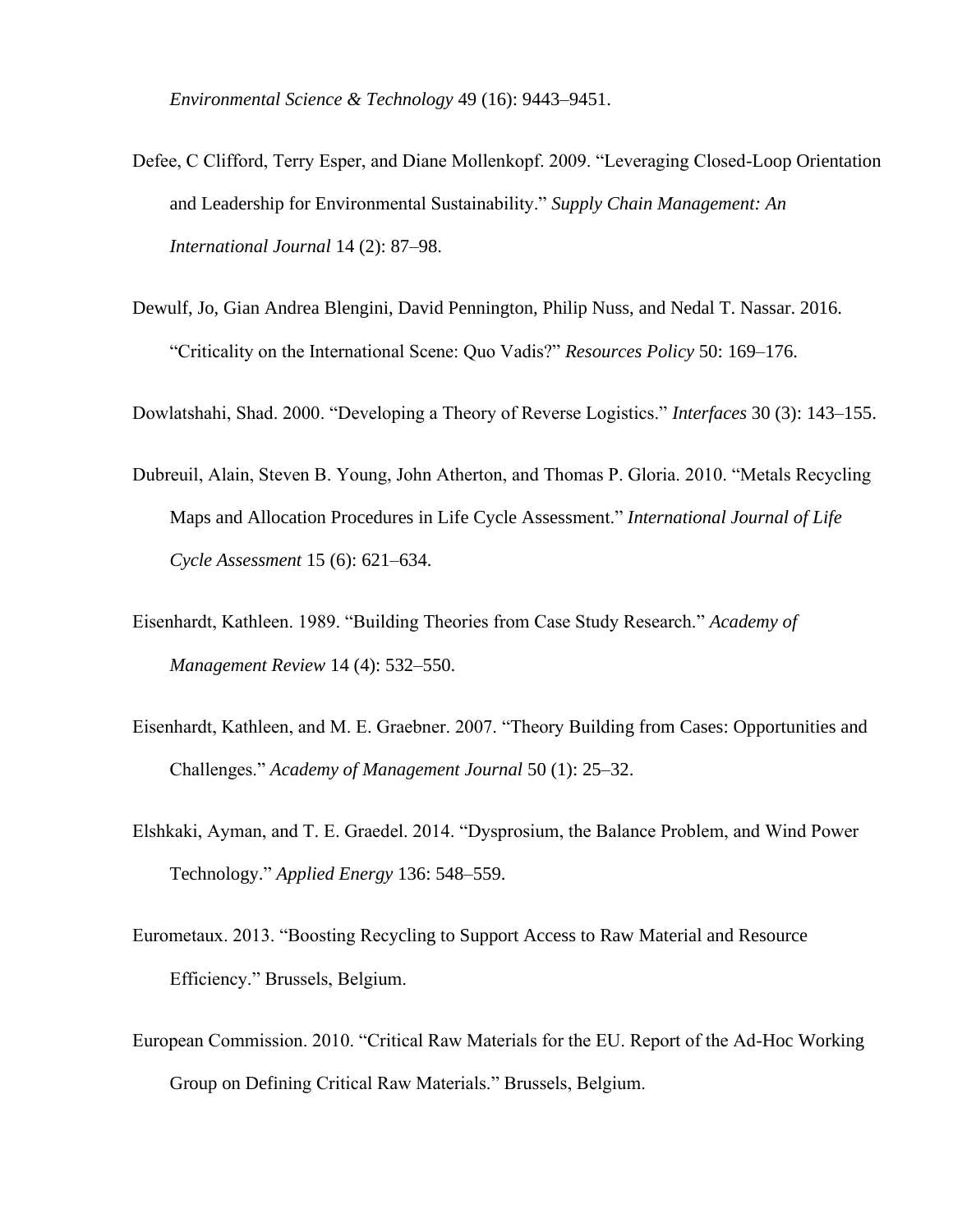———. 2011. "Energy Roadmap 2050." Brussels, Belgium.

———. 2014. "Report on Critical Raw Materials for the EU. Report of the Ad-Hoc Working Group on Defining Critical Raw Materials." Brussels, Belgium.

———. 2015. "Roadmap on Circular Economy Strategy." Brussels, Belgium.

- Flint, Daniel J, Robert B Woodruff, and Sarah Fisher Gardial. 2002. "Customers ' Desired Value Change in a Business-to-Business Context." *Journal of Marketing* 66 (4): 102–117.
- Geyer, Roland, and Tim Jackson. 2004. "Supply Loops and Their Constraints: The Industrial Ecology of Recycling and Reuse." *California Management Review* 46 (2): 55–73.
- Geyer, Roland, Brandon Kuczenski, Trevor Zink, and Ashley Henderson. 2015. "Common Misconceptions about Recycling." *Journal of Industrial Ecology* 20 (5): 1010–1017.
- Govindan, Kannan, Hamed Soleimani, and Devika Kannan. 2015. "Reverse Logistics and Closed-Loop Supply Chain : A Comprehensive Review to Explore the Future." *European Journal of Operational Research* 240 (3): 603–626.
- Graedel, T. E., Julian Allwood, Jean-Pierre Birat, Matthias Buchert, Christian Hagelüken, Barbara K. Reck, Scott F. Sibley, and Guido Sonnemann. 2011. "What Do We Know About Metal Recycling Rates?" *Journal of Industrial Ecology* 15 (3): 355–366.
- Graedel, T. E., Rachel Barr, Chelsea Chandler, Thomas Chase, Joanne Choi, Lee Christoffersen, Elizabeth Friedlander, et al. 2012. "Methodology of Metal Criticality Determination." *Environmental Science & Technology* 46 (2): 1063–70.
- Green, Nicola. 1999. "Disrupting the Field. Virtual Reality Technilogies and 'Multisited' Ethnographic Methods." *American Behavioral Scientist* 43 (3): 409–421.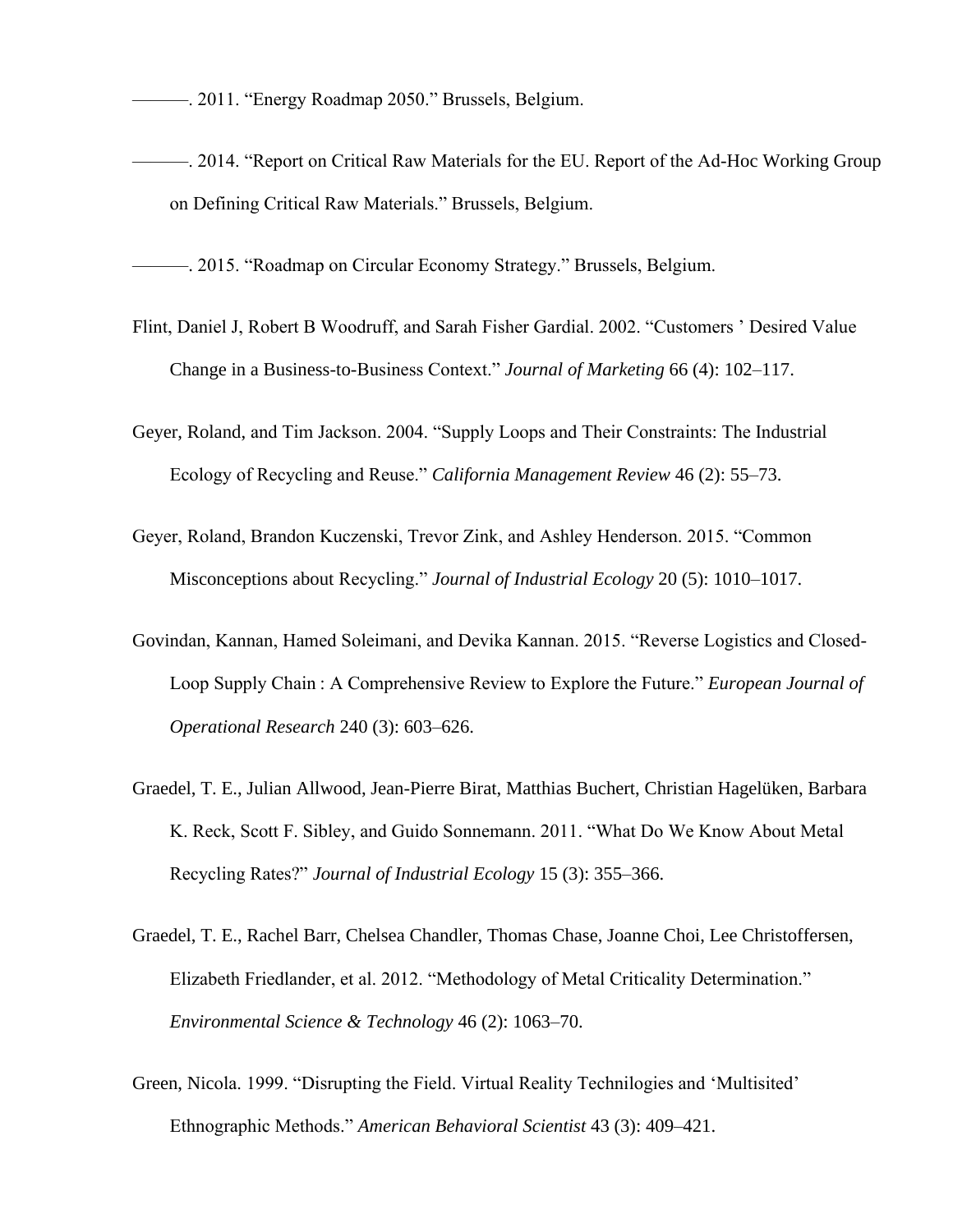- Guba, Egon G. 1981. "ERIC/ECTJ Annual Review Paper: Criteria for Assessing the Trustworthiness of Naturalistic Inquiries." *Educational Communication and Technology* 29 (2): 75–91.
- Guide, V. Daniel R., Terry P. Harrison, and Luk N. Van Wassenhove. 2003. "The Challenge of Closed-Loop Supply Chains." *Interfaces* 33 (6): 3–6.
- Guide, V. Daniel R., and Luk N. Van Wassenhove. 2009. "OR FORUM—The Evolution of Closed-Loop Supply Chain Research." *Operations Research* 57 (1): 10–18.
- Hagelüken, Christian. 2014. "Recycling of ( Critical ) Metals." In *Critical Metals Handbook*, edited by Gus Gunn, 41–69. John Wiley & Sons.
- Hirschman, Elizabeth. 1986. "Humanistic Inquiry in Marketing Research : Philosophy , Method , and Criteria." *Journal of Marketing Research* 23 (3): 237–249.
- IEA. 2013. "Technology Roadmap: Wind Energy." Paris, France.

———. 2014. "Techology Roadmap. Solar Photovoltaic Energy." Paris, France.

- Knemeyer, A. Michael, Thomas G. Ponzurick, and Cyril M. Logar. 2002. "A Qualitative Examination of Factors Affecting Reverse Logistics Systems for End‐of‐life Computers." *International Journal of Physical Distribution & Logistics Management* 32 (6): 455–479.
- Lapko, Yulia, Paolo Trucco, and Cali Nuur. 2016. "The Business Perspective on Materials Criticality : Evidence from Manufacturers." *Resources Policy* 50: 93–107. doi:10.1016/j.resourpol.2016.09.001.
- Lau, Kwok Hung, and Yiming Wang. 2009. "Reverse Logistics in the Electronic Industry of China: A Case Study." *Supply Chain Management: An International Journal* 14 (6): 447–465.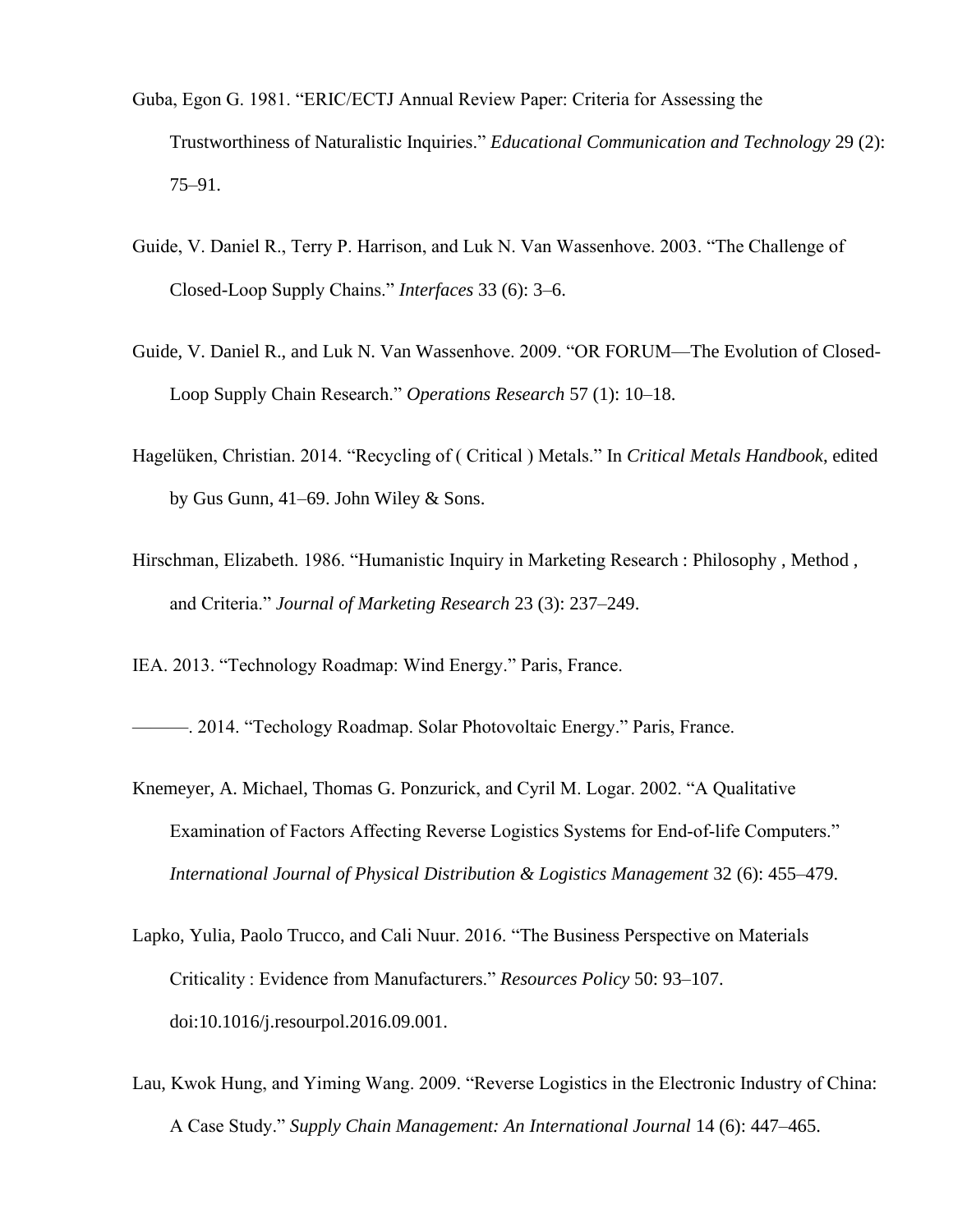- Licht, Christina, Laura Talens Peiro, and Gara Villalba. 2015. "Global Substance Flow Analysis of Gallium, Germanium, and Indium: Quantification of Extraction, Uses, and Dissipative Losses within Their Anthropogenic Cycles." *Journal of Industrial Ecology* 19 (5): 890–903.
- Lifset, Reid, and Matthew Eckelman. 2013. "Material Efficiency in a Multi-Material World." *Philosophical Transactions of the Royal Society of London A: Mathematical, Physical and Engineering Sciences* 371: 1–13.
- Lin, Yong, and Li Zhou. 2011. "The Impacts of Product Design Changes on Supply Chain Risk: A Case Study." *International Journal of Physical Distribution & Logistics Management* 41 (2): 162–186.
- Manuj, Ila, and John T. Mentzer. 2008. "Global Supply Chain Risk Management Strategies." *International Journal of Physical Distribution & Logistics Management* 38 (3): 192–223.
- Miemczyk, Joe, Mickey Howard, and Thomas E. Johnsen. 2016. "Dynamic Development and Execution of Closed-Loop Supply Chains: A Natural Resource-Based View." *Supply Chain Management: An International Journal* 21 (4): 453–469.
- Miles, H., and M. Huberman. 1994. *Qualitative Data Analysis: A Sourcebook*. Sage Publications, Beverly Hills, CA.
- Mollenkopf, Diane, Ivan Russo, and Robert Frankel. 2007. "The Returns Management Process in Supply Chain Strategy." *International Journal of Physical Distribution & Logistics Management* 37 (7): 568–592.
- Morley, Nick, and Dan Eatherley. 2008. "Material Security. Ensuring Resource Availability for the UK Economy." Oakedene Hollins; C-Tech Innovation: Chester, UK.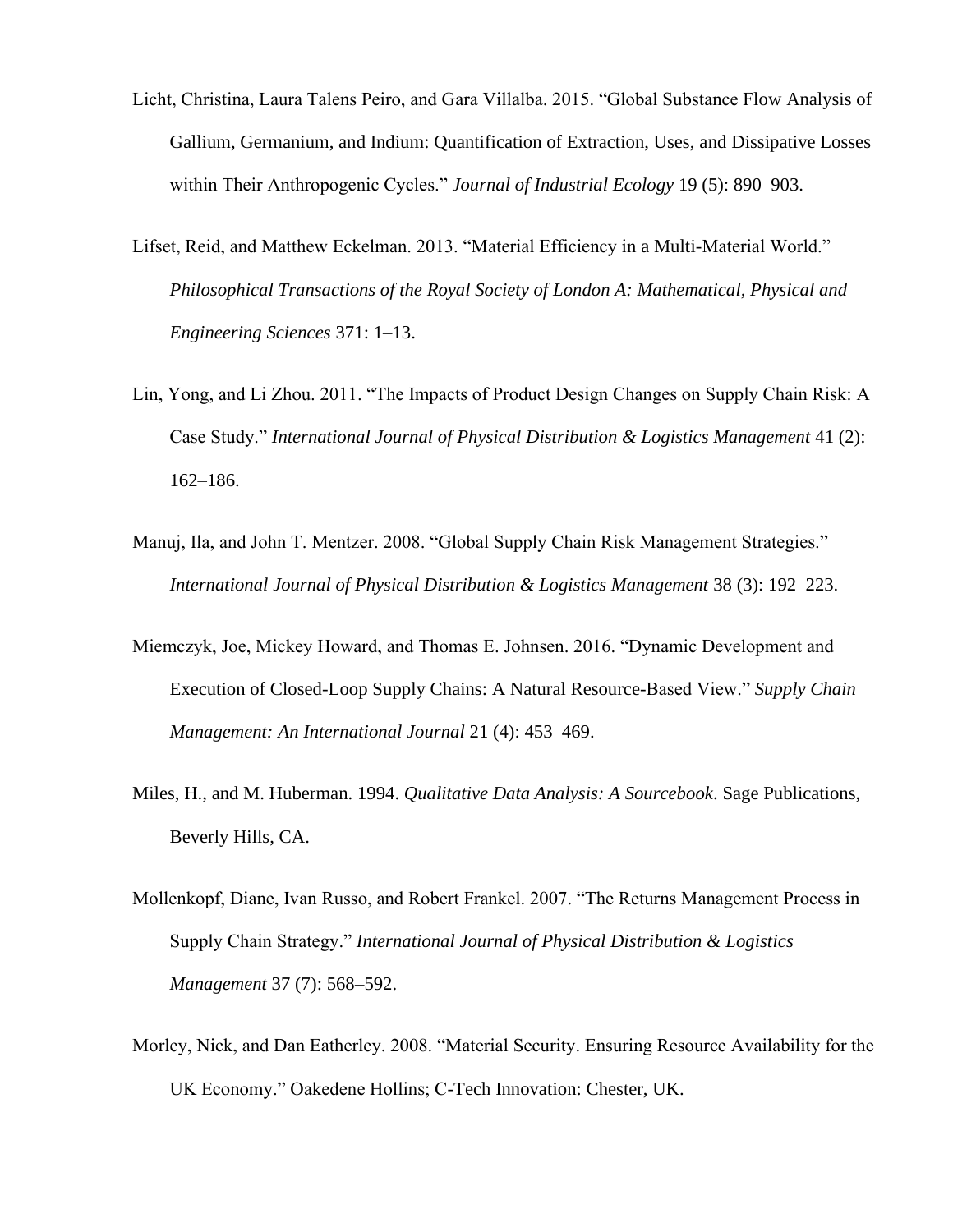- Moss, R.L., E. Tzimas, P. Willis, J. Arendorf, L.Tercero Espinoza, Paul Thompson, Adrian Chapman, et al. 2013. *Critical Metals in the Path towards the Decarbonisation of the EU Energy Sector*. Petten, the Netherlands: Joint Research Center.
- Mroueh, Ulla-Maija, John Bacher, Henna Punkkinen, Aymeric Brunot, Lisa Bolin, Selim Stahl, Kristina Bette, Katharina Mattes, and Catherine Joce. 2014. "CRM Supply-Chain Analysis of Energy , ICT and Electronics and Transport Sectors. CRM\_InnoNet Deliverable Report D4.4."
- Nadai, Eva, and Christoph Maeder. 2005. "Fuzzy Fields. Multi-Sited Ethnography in Sociological Research." *Forum: Qualitative Social Research* 6 (3).
- NRC. 2008. *Minerals, Critical Minerals, and The U.S. Economy*. Edited by The National Academies Press. Washington, DC.
- Pagell, Mark, and Zhaohui Wu. 2009. "Building A More Complete Theory Of Sustainable Supply Chain Management Using Case Studies Of 10 Exemplars." *Journal of Supply Chain Management* 45 (2): 37–56.
- Pagell, Mark, Zhaohui Wu, and Nagesh N. Murthy. 2007. "The Supply Chain Implications of Recycling." *Business Horizons* 50 (2): 133–143.
- Panwar, N. L., S. C. Kaushik, and Surendra Kothari. 2011. "Role of Renewable Energy Sources in Environmental Protection: A Review." *Renewable and Sustainable Energy Reviews* 15 (3): 1513–1524.
- Peck, David, Prabhu Kandachar, and Erik Tempelman. 2015. "Critical Materials from a Product Design Perspective." *Materials & Design* 65: 147–159.

Porter, Michael E. 1979. "How Competitive Forces Shape Strategy." *Harvard Business Review* 57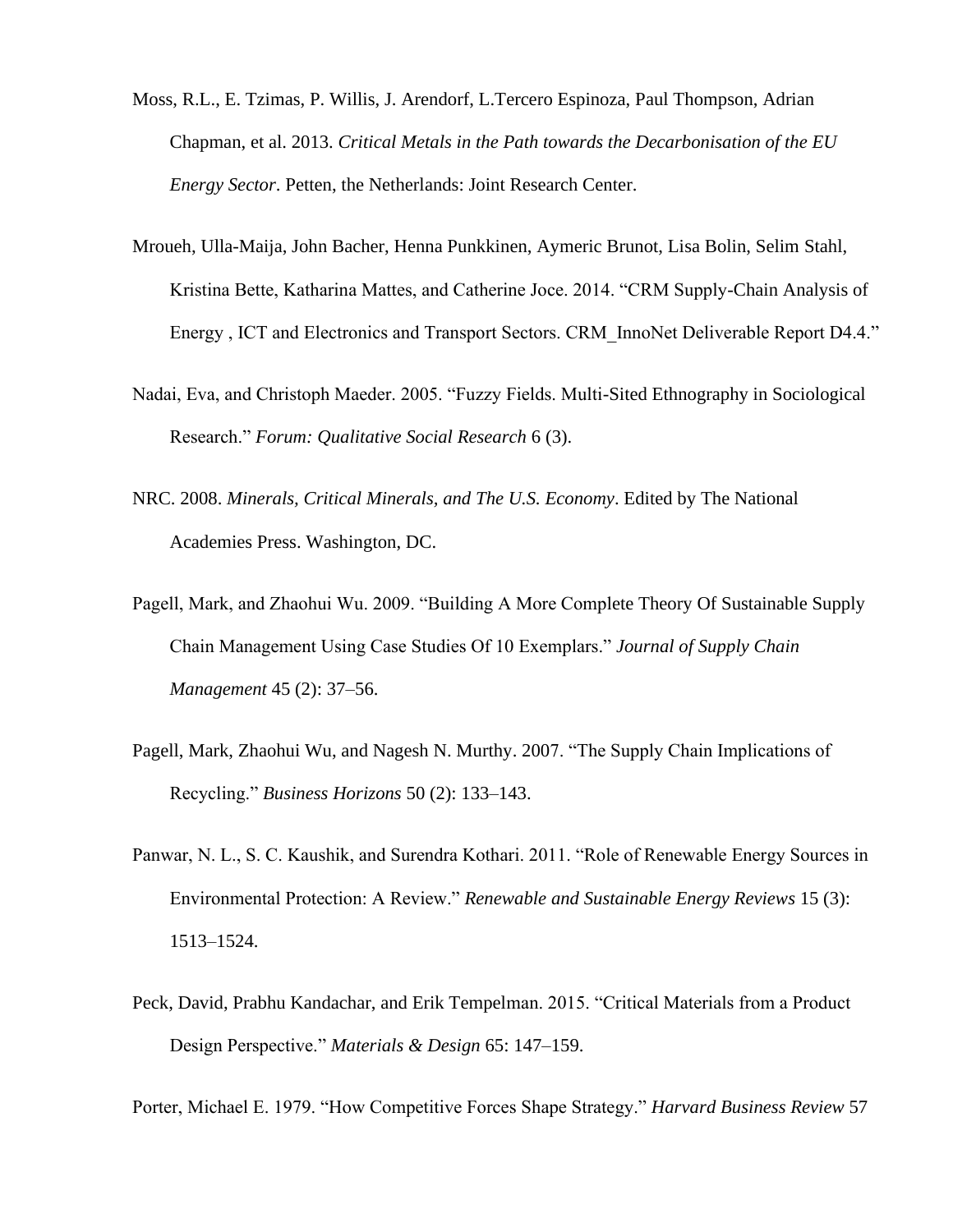- Rahimifard, S., G. Coates, T. Staikos, C. Edwards, and M. Abu-Bakar. 2009. "Barriers, Drivers and Challenges for Sustainable Product Recovery and Recycling." *International Journal of Sustainable Engineering* 2 (2): 80–90.
- Rahman, Shams, and Nachiappan Subramanian. 2012. "Factors for Implementing End-of-Life Computer Recycling Operations in Reverse Supply Chains." *International Journal of Production Economics* 140 (1): 239–248.
- Reck, B. K., and T. E. Graedel. 2012. "Challenges in Metal Recycling." *Science* 337 (2011): 690– 695.
- Rogers, DS, and R. Tibben-Lembke. 1999. *Going Backwards: Reverse Logistics Trends and Practices*. Reno, NV: Reverse Logistics Executive Council.
- Roy, R, and R C Whelan. 1992. "Successful Recycling Through Value-Chain Collaboration." *Long Range Planning* 25 (4): 62–71.
- Sasikumar, P., and G Kannan. 2008. "Issues in Reverse Supply Chains, Part I: End‐of‐life Product Recovery and Inventory Management–an Overview." *International Journal of Sustainable Engineering* 1 (3): 154–172.
- Saunders, Mark, Philip Lewis, and Adrian Thornhill. 2009. *Research Methods for Business Students*. Harlow: Prentice Hall.
- Simpson, Dayna. 2010. "Use of Supply Relationships to Recycle Secondary Materials." *International Journal of Production Research* 48 (1): 227–249.

Söderholm, Patrik, and John E. Tilton. 2012. "Material Efficiency: An Economic Perspective."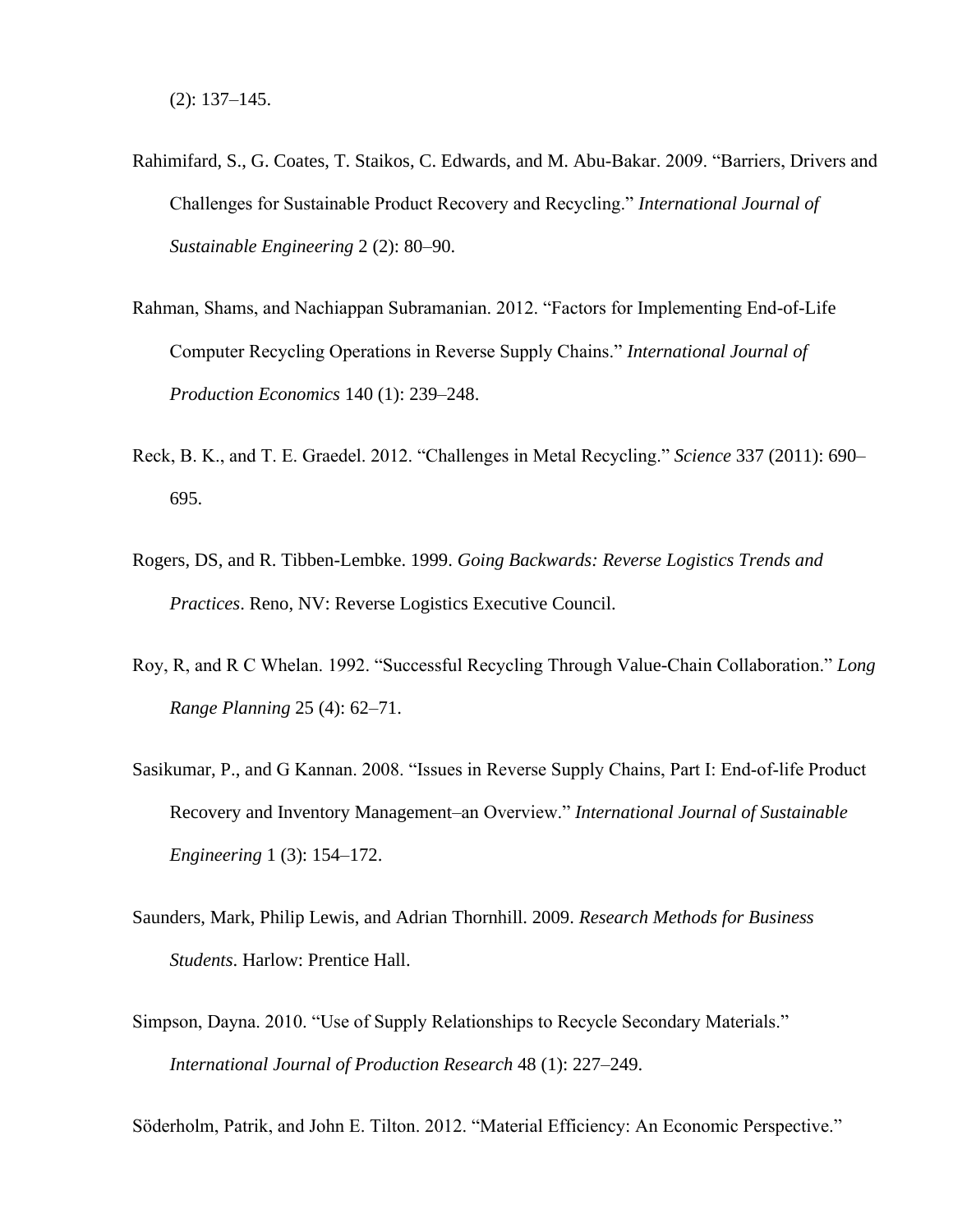*Resources, Conservation and Recycling* 61: 75–82.

- Souza, Gilvan C. 2013. "Closed-Loop Supply Chains: A Critical Review, and Future Research\*." *Decision Sciences* 44 (1): 7–38.
- Speirs, Jamie, and Bill Gross. 2014. *Materials Availability for Low-Carbon Technologies : An Assessment of the Evidence*. London: UK Energy Research Centre.
- Sprecher, Benjamin, Rene Kleijn, and Gert Jan Kramer. 2014. "Recycling Potential of Neodymium: The Case of Computer Hard Disk Drives." *Environmental Science and Technology* 48 (16): 9506–9513.
- Stindt, Dennis, Joao Quariguasi Frota Neto, Christian Nuss, Martin Dirr, Marta Jakowczyk, Andrew Gibson, and Axel Tuma. 2016. "On the Attractiveness of Product Recovery: The Forces That Shape Reverse Markets." *Journal of Industrial Ecology*: 1–15.
- Strauss, Anselm, and Juliet Corbin. 1990. *Basic of Qualitative Research: Grounded Theory Procedures Atnd Technique*. Newbury Park, CA: Sage Publications.
- Tanskanen, Pia. 2013. "Management and Recycling of Electronic Waste." *Acta Materialia* 61 (3): 1001–1011.
- Thierry, Martijn, Marc Salomon, Jo Van Nunen, and Luk N Van Wassenhove. 1995. "Strategic Issues in Product Recovery Management." *California Management Review* 37 (2): 114–135.
- U.S. Department of Energy. 2011. "Critical Materials Strategy." Washington, DC: U.S. Department of Energy.
- UNEP. 2013. "Metal Recycling: Opportunities, Limits, Infrastructure. A Report of the Working Group on the Global Metal Flows to the International Resource Panel."